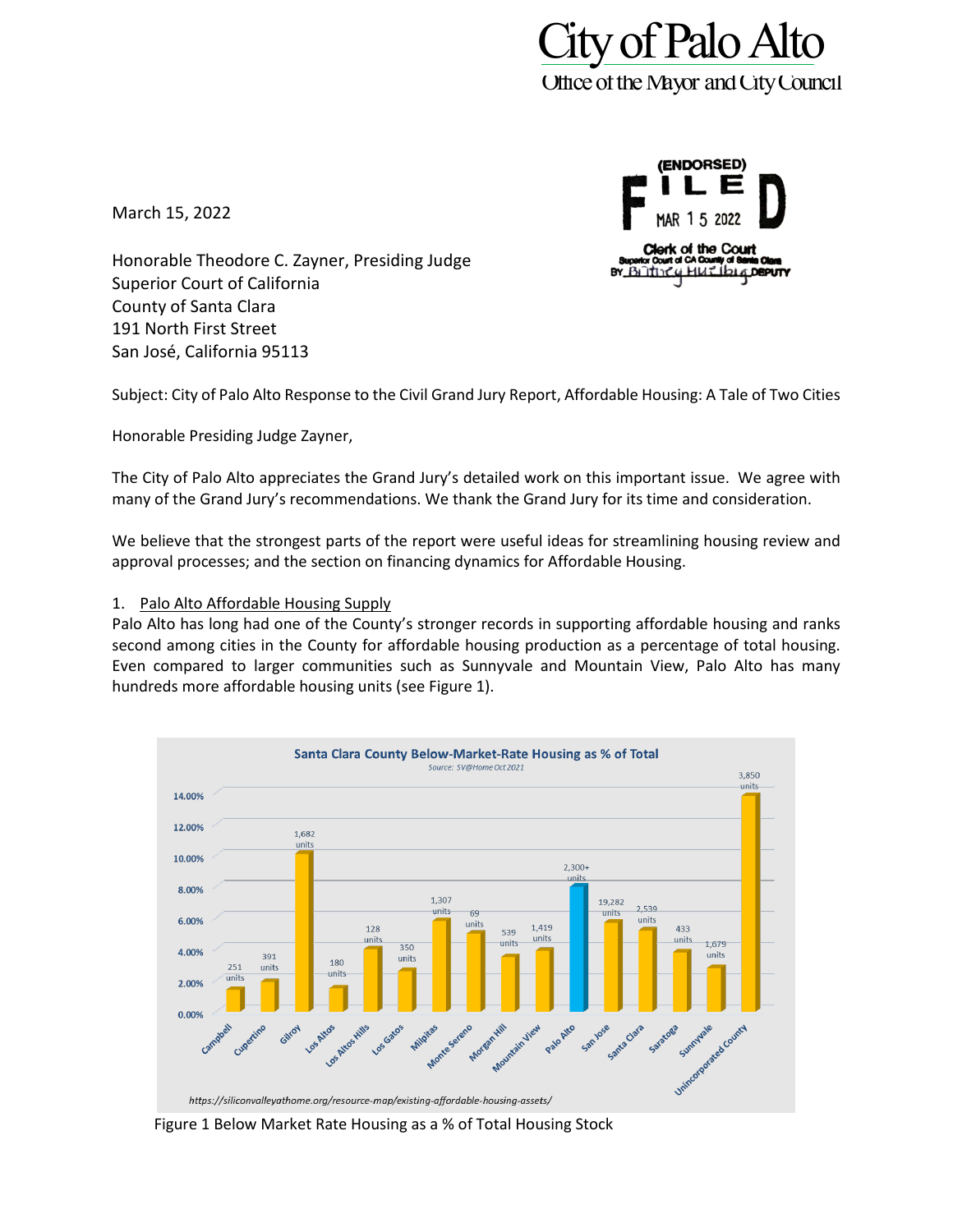# 2. "Net-of-Demand" Impacts of Developments on Affordable Housing.

The Grand Jury study focuses strictly on new production during the period from 2015 to 2019. During this period Palo Alto was among the first on the Peninsula to adopt policies to address housing demand, and not just supply. Palo Alto has also maintained and renovated existing affordable housing stock to maintain approximately 8% of its total housing inventory as affordable housing.

A fundamental issue jurisdictions are struggling with is that a given land-use policy or project can simultaneously influence both the supply and demand for affordable housing. Whether cities consider both the demand and supply impacts, or just the supply in isolation, makes an enormous difference in how to evaluate a project's housing availability and affordability impacts.

When demand is considered (Appendix 1), during the 2015-19 period neither Palo Alto nor Mountain View effectively increased their affordable housing. Instead, both cities saw declines in it with Mountain View experiencing more than five times the decline as Palo Alto (Figure 2).

|                                                                       | <b>New AH Supply</b> | 2015-2019       | <b>New</b>       | <b>New AH Supply</b> |  |  |
|-----------------------------------------------------------------------|----------------------|-----------------|------------------|----------------------|--|--|
| ∣City                                                                 | (Supply-Only)        | <b>New Jobs</b> | <b>AH Demand</b> | (Net-of-Demand)      |  |  |
| Palo Alto                                                             | 166                  | 4,174           | 671              | (505)                |  |  |
| <b>Mountain View</b>                                                  | 430                  | 20,748          | 3,336            | (2,906)              |  |  |
| <b>Total 2 Cities</b>                                                 | 596                  | 24,922          | 4,007            | (3, 411)             |  |  |
|                                                                       |                      |                 |                  |                      |  |  |
| Sources: Grand Jury Report, ACS 5-yr data, 0.67/24% model Appendix 1) |                      |                 |                  |                      |  |  |

Figure 2 Affordable Housing Supply vs "Net-of-Demand" Affordable Housing Supply

"Net-of-demand," the two cities' total production was not a 596-unit gain, but a 3,411-unit loss. Although the RHNA process counts only the gain, the loss leaves several thousand actual lower-income residents with no nearby place to live.

This issue is of particular relevance to mixed-use plans, in which housing supply and demand are created directly together. Palo Alto believes that in the mid-Peninsula, the economics of private developer investment now make for-profit mixed-use projects with positive "net-of-demand" affordable housing nearly impossible without subsidies. For example, one North Ventura Coordinated Area Plan (NVCAP) property owner has proposed to build 508 new housing units, including 76 affordable (<120% AMI), in exchange for approval of 200,000 square feet of new office space (Appendix 2). Per the "Adjusted KM 2016" demand model in Appendix 1, the commercial component would create a new affordable housing need of 232 units — three times the project's supply. Whether approving this project counts as an increase of 76 affordable units or a loss of 156 depends on whether one considers demand.

Such projects have the paradoxical effect of apparently boosting RHNA performance, while actually reducing net availability of affordable housing; thereby increasing low-income displacement (Appendix 3). We view this as a structural problem of the current RHNA process. As a result of this dynamic, we believe cities with expensive land and high jobs-housing ratios, like our own, should be very cautious to use the Mixed-Use approach. This issue will reappear multiple times in our response to the Grand Jury recommendations.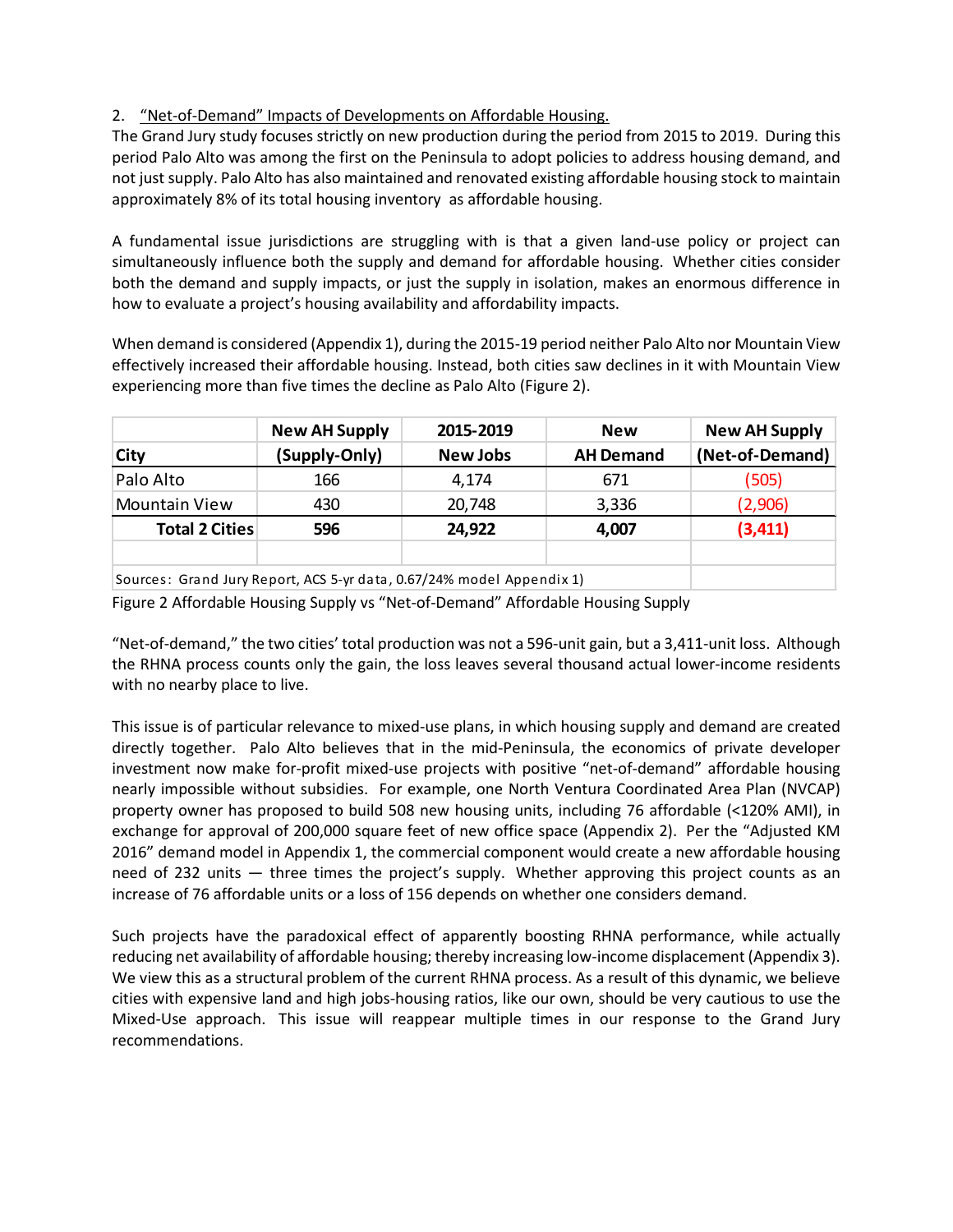#### **FINDINGS AND RECOMMENDATIONS**

## **Finding 1**

*The Civil Grand Jury commends the City of Mountain View for prioritizing and exhibiting strong, visible support for affordable housing and progress towards Regional Housing Needs Allocation targets.*

#### **City of Palo Alto Response: NA**

#### **Finding 2**

*The Civil Grand Jury commends the City of Mountain View for creating a multi-tiered communication plan that both communicates the value of affordable housing to all stakeholders and addresses their issues. This has engendered strong community support for affordable housing leading to many successful projects.*

#### **City of Palo Alto Response: NA**

#### **Finding 3**

*The Palo Alto City Council has not taken a leadership role in developing community support for affordable housing planning and projects.*

#### **City of Palo Alto Response: Partially Agree / Partially Disagree**

The City disagrees that the Council has not taken a leadership role in developing support for affordable housing planning initiatives and projects once they are identified. Specifically, each of the last two years, the City Council adopted "Housing for Social and Economic Balance" as one of its four city "Priorities". Councilmembers actively participate in neighborhood meetings and the City actively championed the Buena Vista rescue (\$15M) project to preserve Buena Vista. The City financially supported the Wilton Court project (\$22M), and the 231 Grant Affordable Teacher-Housing project (\$3M). Councilmembers have also advocated for a land-use strategy that balances new jobs and new housing creation, and zoning actions (Planned Home Zoning (PHZ), Housing Incentive Program (HIP) and Affordable Housing Overlay that provides the City's highest zoning and approval streamlining incentives for Affordable Housing projects. Recently, the Council initiated an RFP for piloting housing on city owned parking lots in our downtowns, with a preference for Affordable Housing.

The City agrees that there can be more Council advocacy to initiate and solicit affordable housing projects.

#### **Recommendation 3**

*The City of Palo Alto should research how other cities foster support for affordable housing and develop a communication plan focused on increasing community support for affordable housing. The plan should be developed and made available to the public by June 30, 2022.*

**City of Palo Alto Response**: The recommendation has not yet been implemented but will be implemented before the end of the 2022 calendar year. Palo Alto will research other jurisdictions within the County and report back to the City Council with a recommended communication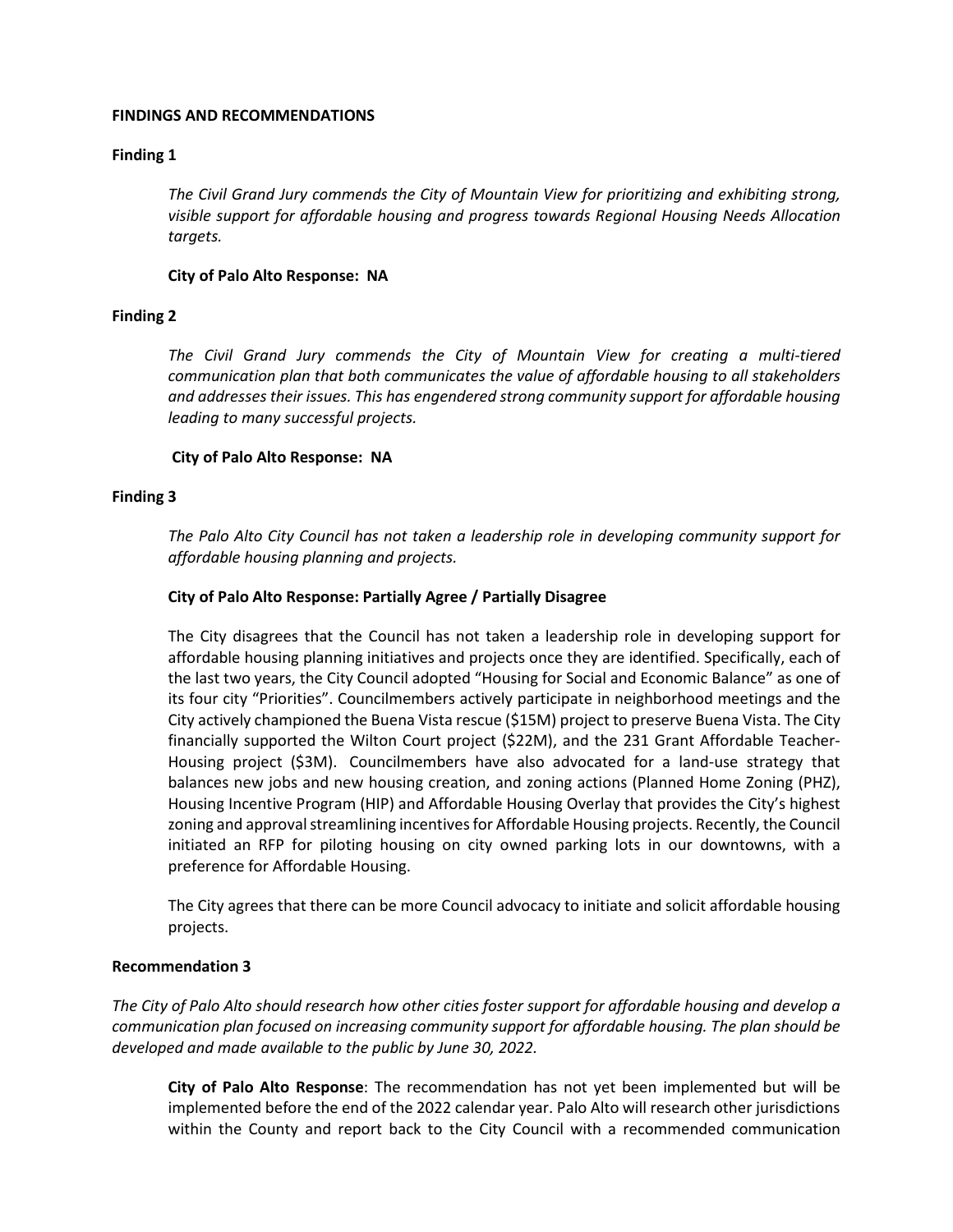strategy intended to increase community support for affordable housing. Part of this communication strategy is anticipated to include actively surveying residents as part of an upcoming business tax ballot initiative; preliminary results suggest the community is supportive of a portion of the business tax revenue to be used for affordable housing. Moreover, the City's website will be updated to include consolidated affordable housing policies and access to other relevant information and documents.

#### **Finding 4**

*Palo Alto City council members do not play a strong enough leadership role in personally engaging in community education and discussion to aid in resident acceptance of affordable housing.*

#### **City of Palo Alto Response: Disagree.**

The City Council disagrees with this finding in both that the Council does play an active role in engaging the community on affordable housing policies and projects and our data shows there is already widespread community support and acceptance of below market rate housing. Recent projects, such as the 100% affordable housing project at Wilton Court and 321 Grant Affordable Teacher Housing Project have been supported by both housing advocates and neighborhood groups.

In addition to recent polling for our upcoming business tax ballot measure, the annual citizen survey is a statistically representative survey of residences and indicates widespread support of affordable housing. Recent solicitation of council priorities also indicates support for a focus on below-market rate housing.

For several years, community pushback to development in Palo Alto has focused mainly on additional commercial office projects, and the community has supported office development restrictions, including in mixed-use developments where commercial-driven housing demand exceeds housing supply. This tension, not resistance to affordable housing, has been and continues to be one of the major constraints in the City's NVCAP planning.

#### **Recommendation 4**

*The City of Palo Alto should conduct a "lessons learned" analysis from the 4-year unsuccessful North Ventura Coordinated Area Plan planning process. The City of Palo Alto should create an improved process to bring residents to a shared understanding of the needs and complexities of affordable housing development. This process should include direct involvement of Palo Alto City elected leaders in community outreach. These recommendations should be completed by June 30, 2022.*

**City of Palo Alto Response:** This recommendation will be implemented upon completion of the NVCAP process; however, the recommended timeline of June 2022 is premature. The NVCAP process is not complete, and it is inaccurate to call the planning process unsuccessful. Specifically, Council has recently provided direction (December 2021) on the preferred concept plan that will become the draft plan reviewed for CEQA compliance and brought back to Council for final adoption. Meanwhile, negotiations with property owners are continuing.

Moreover, while affordable housing is a component of this planning initiative it is not the only project component of community interest; others relate to improved circulation, enhanced open space opportunities, balanced growth, and a focus on sustainable development. The NVCAP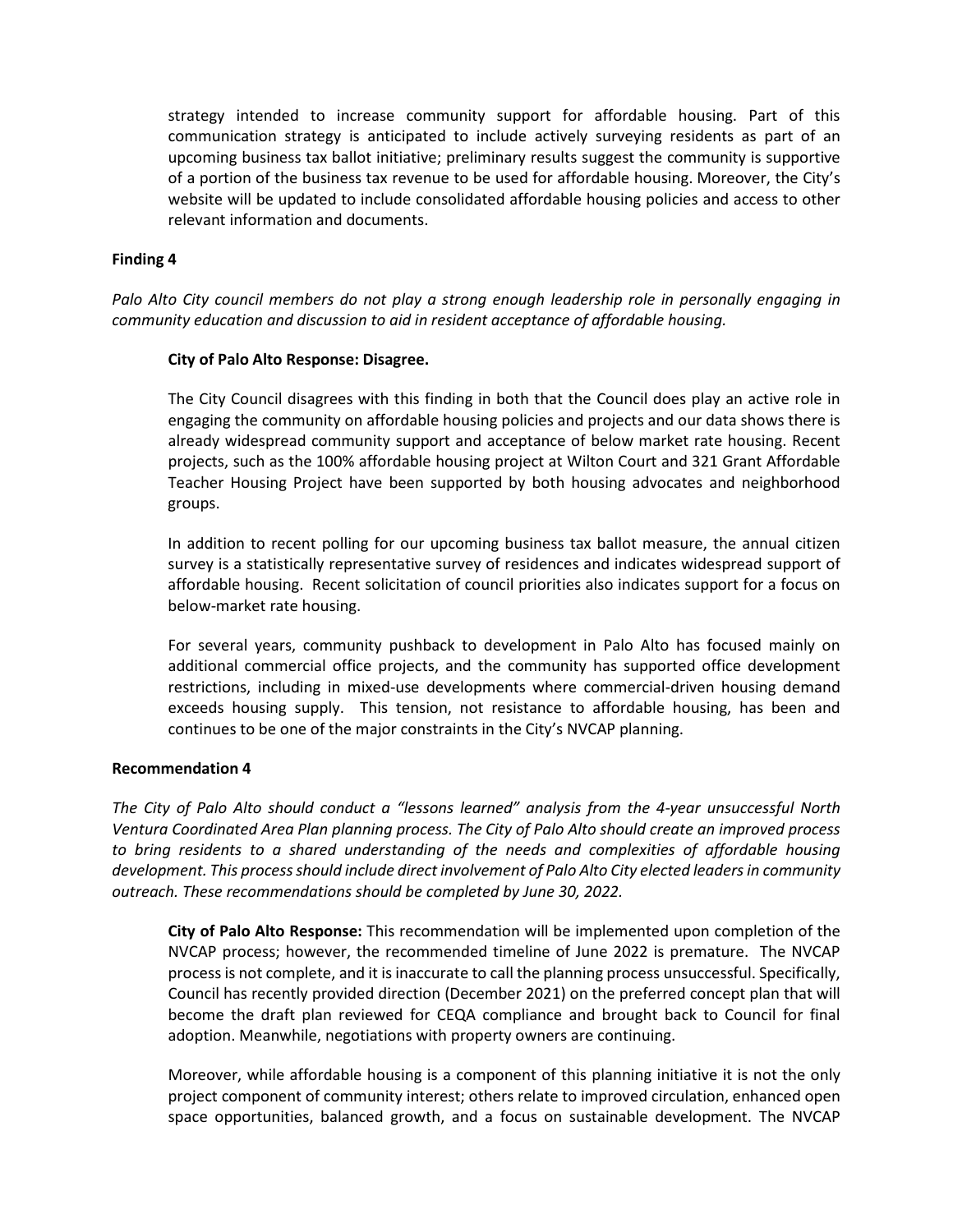process cannot be viewed exclusively from the lens of affordable housing. At the appropriate time the City will conduct a best-practice analysis to determine lessons learned regarding the totality of the project.

## **Finding 5**

*The Housing Element Plan and land-use changes are foundational to supporting affordable housing, but they are not enough. Affordable housing also needs cities to create area-specific land-use and zoning plans like the City of Mountain View's Precise Plans. Mountain View has also prioritized affordable housing development by using its planning processes to specifically identify a set of projects and actions within a concrete time frame. The City of Mountain View is to be commended for both its use of Precise Plans and its short-term City Strategic Planning process.*

# **City of Palo Alto Response: NA**

# **Finding 6**

*The City of Palo Alto's multiplicity of planning policies and documents creates lengthy processes and can lead to frustration for all parties, including neighborhoods as well as developers. The City of Palo Alto does not have a comprehensive set of plans organized by area or neighborhood that include all zoning elements and regulations that could support AH. Current plans do not clearly and concisely identify where affordable housing could be built with design and density acceptable to the City of Palo Alto and the community.*

## **City of Palo Alto Response: Partially Agree / Partially Disagree.**

The City agrees that it does have a multiplicity of planning processes, which may benefit from further rationalization.

We are not persuaded, however, that specific plans are a primary planning tool to achieve more below market rate housing. We believe the primary challenges to affordable housing are economic, and the same economics apply equally in both the presence and absence of specific plans. Palo Alto has successfully done area-specific plans in the past, such as its 1999-2004 South of Forest Avenue (SOFA) plan.

Among the two main mechanisms for financing below market rate housing, the Grand Jury points out that specific area plans can be particularly helpful in leveraging mixed-use development. However as previously noted, Palo Alto believes the economics of affordable housing in the Peninsula preclude most practical use of mixed-use development as an affordable housing tool, once "net-of-demand" housing is considered. For this reason, we do not see this as a valid, primary approach. The other primary funding mechanism, 100% affordable housing projects using public funds, does not derive as much benefit from specific plans.

# **Recommendation 6a**

*The City of Palo Alto should identify, by March 31, 2022, three or four areas where significant affordable housing can be built.*

**City of Palo Alto Response:** This recommendation has been implemented. Affordable housing is permissible throughout the city where multifamily and commercial development is allowed. Under its Housing Incentive Plan (HIP), the City has also identified three specific large zoning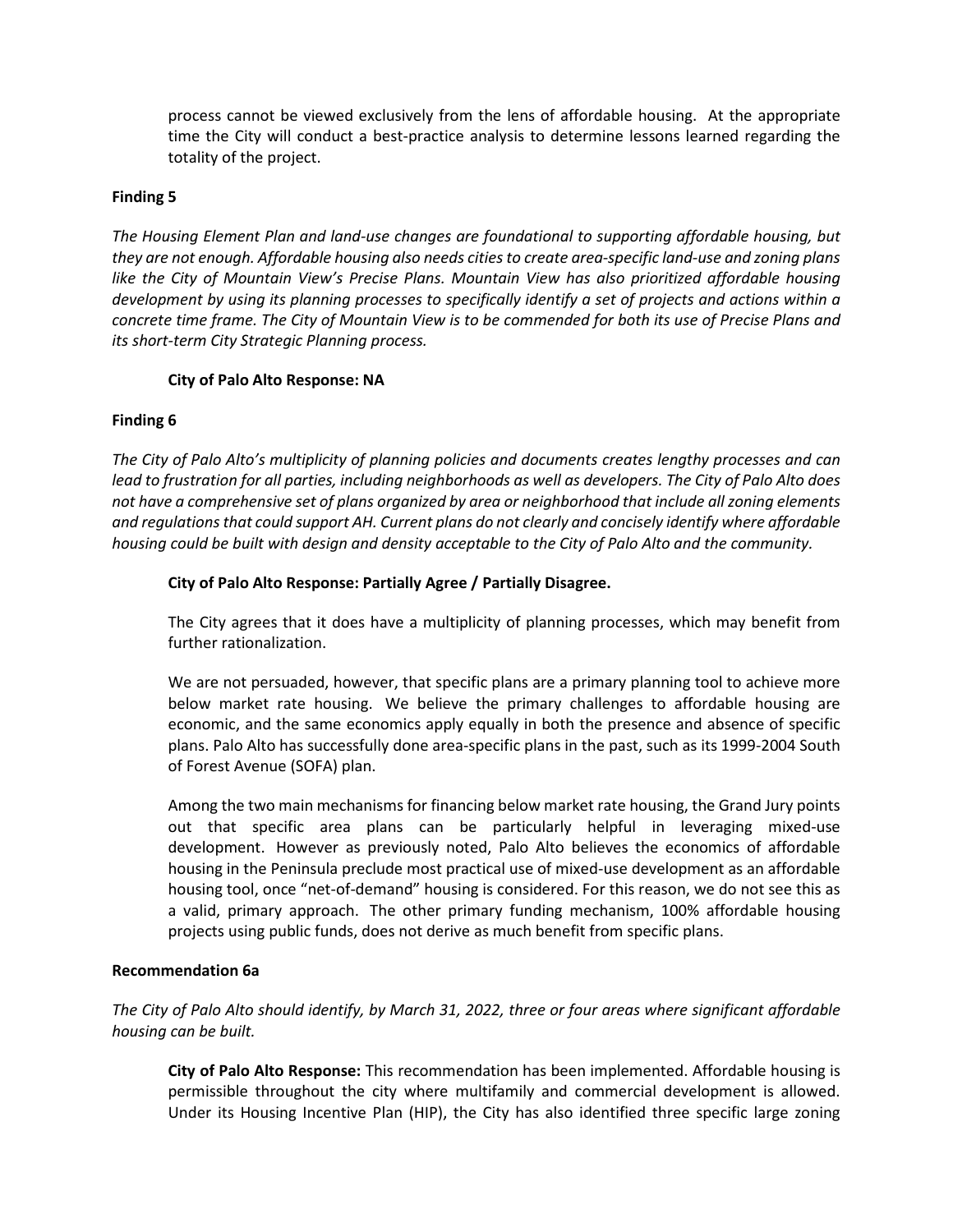districts where affordable housing developers can take advantage of increased development incentives that convey more benefits than can be achieved through state density bonus law. For 100% affordable housing projects, these three areas include the CS, CN and CC-2 zoned properties along El Camino Real, the CC-2 zoned properties around California Avenue and CD-C zoned properties Downtown (University Avenue). These projects are also allowed streamlined approval processes. Additionally, the City is currently updating its housing site inventory, programs and policies for our Housing Element which is anticipated to identify further opportunities in various areas of the City, including along Fabian Way and San Antonio Road.

#### **Recommendation 6b**

*The City of Palo Alto should agree, by June 30, 2022, to task its planners to create realistic plans for each identified area in consultation with residents and developers.*

**City of Palo Alto Response:** This recommendation will not be implemented because it is not warranted; as described above, we believe specific plans are not required for affordable housing production, especially for non-profit and publicly-funded projects.

We believe the primary challenges to affordable housing are economic, and the same economics apply equally in both the presence and absence of specific plans. Further, the City has a land-use strategy that balances new jobs and new housing creation, and zoning actions (Planned Home Zoning, Housing Incentive Program, Affordable Housing overlay) that specifically target affordable housing without encouraging large, new commercial development. As noted in the City's response to Recommendation 9b below, the City will also examine opportunities to further streamline its Affordable Housing overlay process.

#### **Finding 7**

*Mountain View Planning Division's summary memo to the Mountain View City Council provides a clear, concise update on progress toward Housing Element goals. The City of Mountain View is commended for the clarity and conciseness of its Annual Housing Element Progress Update to the Mountain View City Council. However, the Annual Housing Element Progress Updates with cover memos to the Mountain View City Council cannot be found easily by the public on the city's website.*

#### **City of Palo Alto Response: NA**

#### **Recommendation 7**

The City of Mountain View should publish its *Annual Housing Element Updates* and the summaries (in an appropriate form) on the city's website by June 30, 2022.

## **City of Palo Alto Response: NA**

#### **Finding 8**

*Combining the City of Palo Alto's Housing Element Annual Update and the Comprehensive Plan Update with one cover memo does not communicate city progress in either area clearly.*

## **City of Palo Alto Response: Partially Agree / Partially Disagree**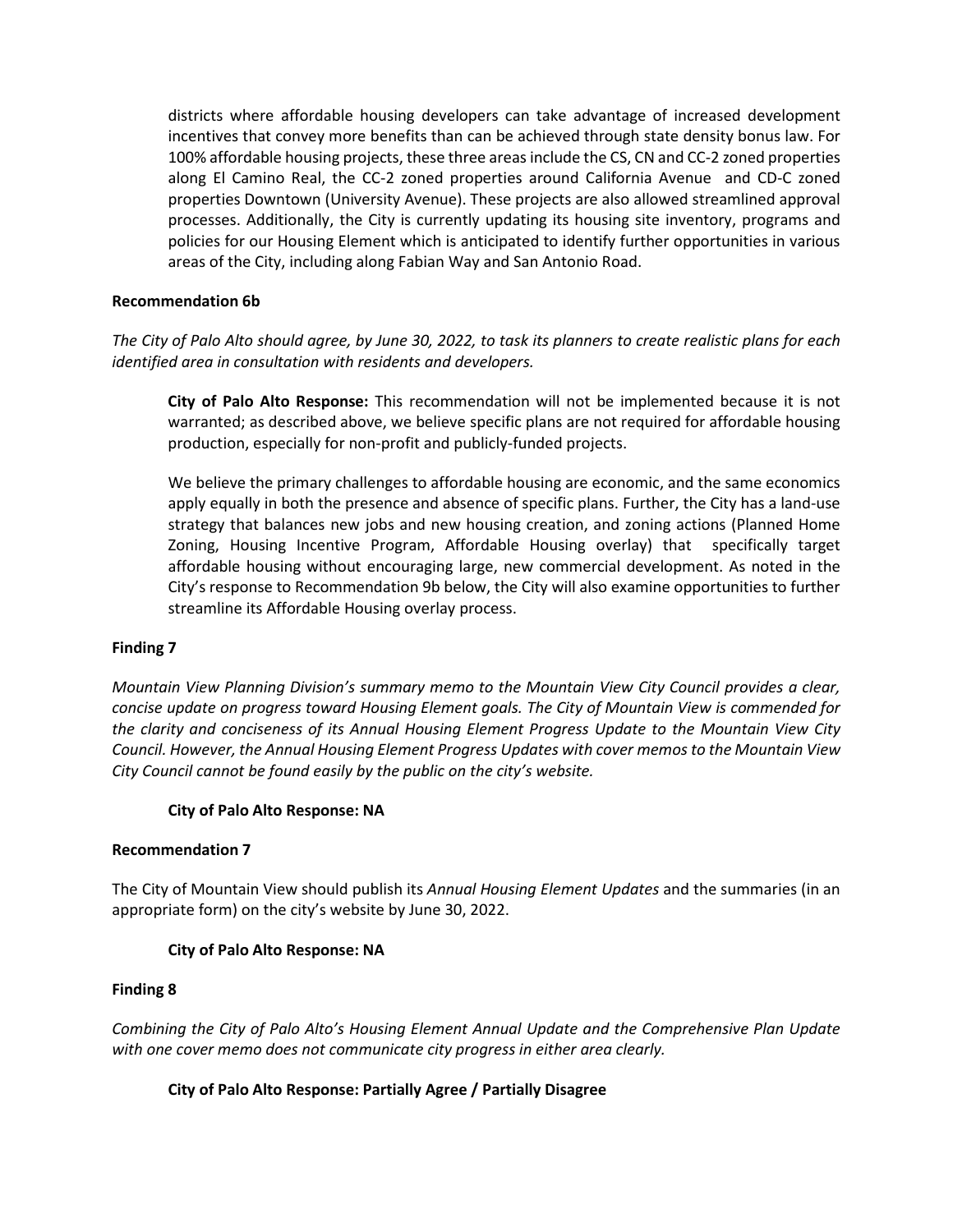Combining reports places all relevant information in one place and provides clarity to residents and decision makers, as the Housing Element is a component of the General Plan. The reports are consistent with state reporting requirements. However, it is agreed that the reports can be made more readable and summarize pertinent information to support broader public understanding of the City's progress.

#### **Recommendation 8**

*The City of Palo Alto should publish the latest two years of its Housing Element Annual Updates and cover memos summarizing annual progress to the city's website by June 30, 2022. To better communicate to the public, the Housing Element Annual Updates and the Comprehensive Plan Updates should be separated.*

**City of Palo Alto Response:** The recommendation has been implemented with respect publishing the latest two years of the City's Housing Element Annual Update on the City's website. This information is now available online: [https://www.cityofpaloalto.org/Departments/Planning-](https://www.cityofpaloalto.org/Departments/Planning-Development-Services/Long-Range-Planning/Housing-Policies-and-Programs/Housing-Element-2015-2023)[Development-Services/Long-Range-Planning/Housing-Policies-and-Programs/Housing-Element-](https://www.cityofpaloalto.org/Departments/Planning-Development-Services/Long-Range-Planning/Housing-Policies-and-Programs/Housing-Element-2015-2023)[2015-2023.](https://www.cityofpaloalto.org/Departments/Planning-Development-Services/Long-Range-Planning/Housing-Policies-and-Programs/Housing-Element-2015-2023)

**City of Palo Alto Response:** The recommendation will not be implemented because it is not warranted with respect to separating out the comprehensive plan and housing element annual reports. However, for the 2023 reporting period, staff will explore opportunities to improve the readability and format to achieve the report recommendation.

## **Finding 9**

*The length of time it takes developers to get their plans approved is significantly higher in the City of Palo Alto compared to the City of Mountain View. This discourages developers from proposing residential development in Palo Alto.*

## **City of Palo Alto Response: Partially Agree / Partially Disagree**

We are not familiar with other cities' processes or data on time-to-process. The report cites some anecdotal examples. For code compliant projects, the City's review processing times are not anticipated to be significantly greater than other jurisdictions and typically only require review by the City's Architectural Review Board. There are other applications, including some 100% affordable housing projects or Planned Home Zoning applications that deviate from local zoning standards and require City Council action. While time is certainly a consideration in land use development there are other factors that may entice or discourage a developer from proposing an application, including factors beyond the City's control.

#### **Recommendation 9a**

*Once the guidelines for developments are clearly defined in area plans, the Palo Alto City Council preliminary review could be eliminated. The City of Palo Alto should establish a schedule by June 30, 2022, for defining and accepting the area plans identified in Recommendation 6a.*

**City of Palo Alto Response:** The recommendation will not be implemented because it is not warranted, as discussed under Finding 6. The City is not persuaded that area plans are inherently a solution to providing more affordable housing. Rather, the City believes the primary challenges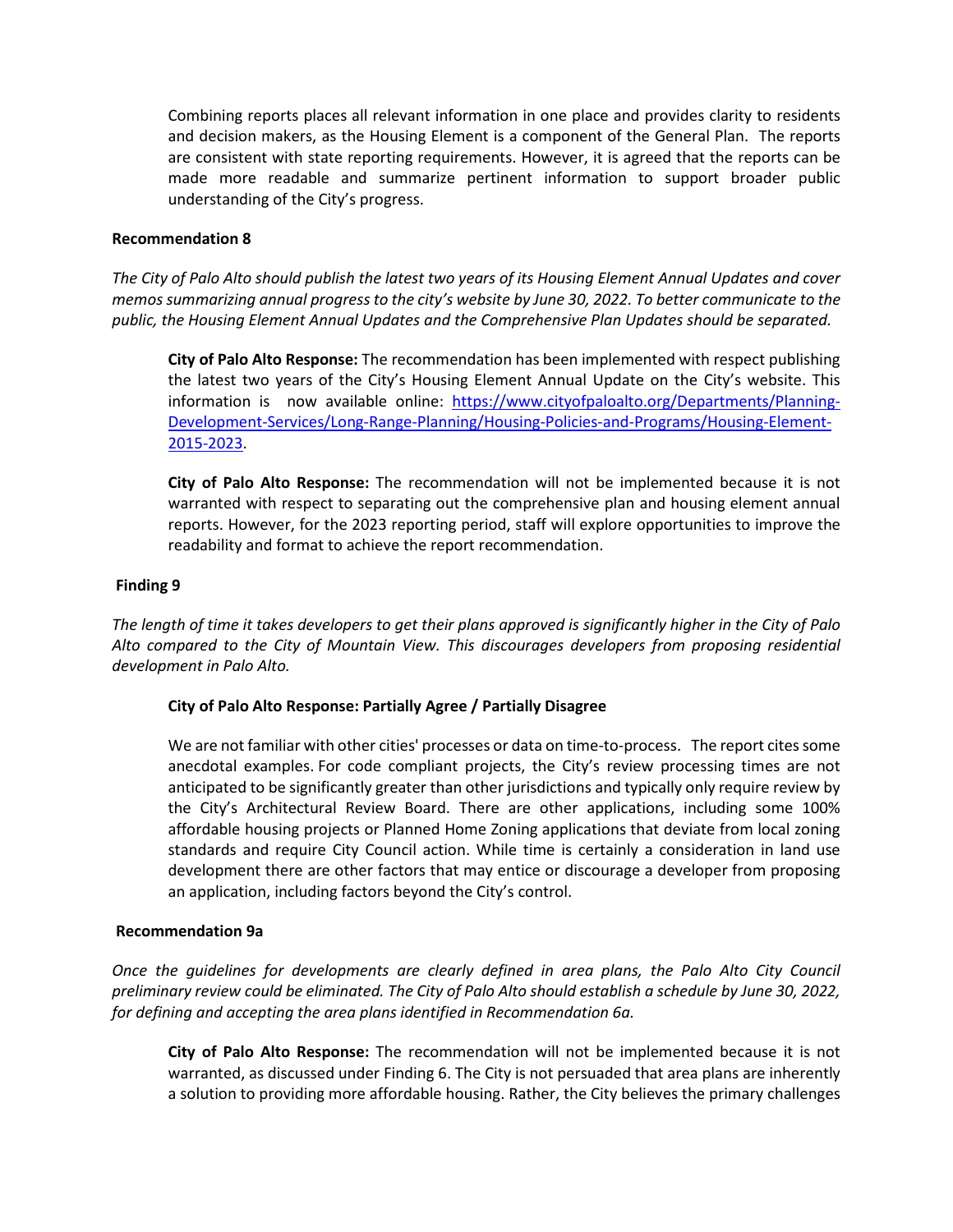to affordable housing are economic, and the same economics apply equally in both the presence and absence of specific plans.

The preliminary review process referenced in the recommendation is voluntary and optional. It is not a requirement for code compliant projects; rather, it is to reduce a developer's risk of fully developing a non code-compliant project, without some confidence the City Council will view it favorably. We agree the review is not needed for code-compliant projects and in any areaspecific plans, should we do them in the future.

# **Recommendation 9b**

*The City of Palo Alto should explore combining the Planning and Transportation Commission and Architectural Review Board reviews into a single review, as is done in Mountain View. Palo Alto City staff should also consult with Mountain View planners to investigate ways to further streamline the approval process. Recommendations for changes to the planning review process should be proposed by June 30, 2022.*

**City of Palo Alto Response:** The recommendation requires further analysis. The vast majority of the applications processed in the City do not require review by both the Architectural Review Board and the Planning and Transportation Commission. This is because these bodies have different statutory authority and so by dividing their work, greater efficiency is created and the workload divided among two volunteer bodies.

Some projects seeking an affordable housing overlay approval, which conveys greater height and density than can be achieved with the City's base zoning requirements, do, however, require review by the City Council, Planning and Transportation Commission, and Architectural Review Board. Prior to June 16, 2022, the Planning and Development Services department will present an option to the City Council to streamline the review of 100% affordable housing projects such that only Architectural Review Board review is required, unless appealed to the City Council. In developing its recommendations, staff will consult with Mountain View planners to better understand its approach for streamlining affordable housing projects.

## **Finding 10**

*Developers (both for-profit and non-profit) find it very useful to work with a designated individual who is responsible for the affordable housing target and coordinates all activities across developers, funding sources, city council, planning departments, and other stakeholders to enable progress on projects.*

## **City of Palo Alto Response: Agree**

The City agrees a designated individual coordinating all affordable housing-related activities would be helpful.

## **Recommendation 10a**

*The City of Palo Alto should identify an Affordable Housing Manager who can be responsible for the affordable housing target and ensure coordination among stakeholders by June 30, 2022. This role should be the primary focus of this individual and should have the support of Palo Alto's City Council.*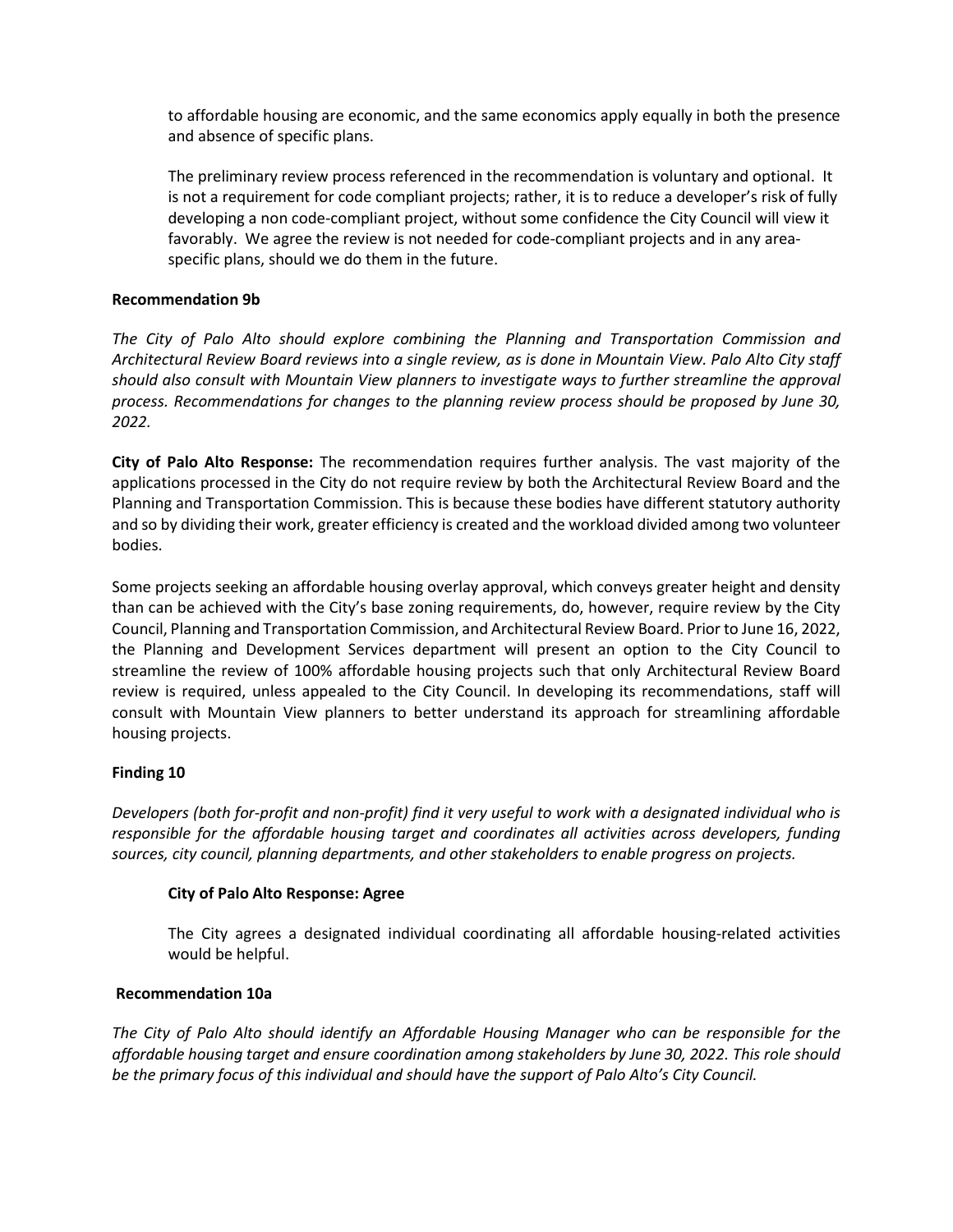**City of Palo Alto Response:** The recommendation requires further analysis. The City sees value in having a single point of contact for affordable housing projects to the extent feasible. Prior to June 16, 2022, as part of the City's annual budget process, the City Council will consider whether there are sufficient funds to staff such a position or other personnel adjustments to provide dedicated attention to affordable housing projects.

## **Recommendation 10b**

*The City of Mountain View should identify an Affordable Housing Manager who can be responsible for the affordable housing target and ensure coordination among stakeholders by June 30, 2022. This role should be the primary focus of this individual and should have the support of Mountain View's City Council.*

# **City of Palo Alto Response: NA**

# **Finding 11**

*In the past decade, the City of Mountain View has created substantial affordable housing funding derived both from City revenues (fees, charges to developers, etc.) and from external funding. However, the City of Mountain View's fund is diminishing and needs to be built up.*

# **City of Palo Alto Response: NA**

# **Recommendation 11**

*The City of Mountain View should develop a specific affordable housing funding plan to cover its needs for the next five years by July 30, 2022.*

## **City of Palo Alto Response: NA**

## **Finding 12**

*The City of Palo Alto does not have a multi-faceted affordable housing funding strategy (including creating a fund for affordable housing as well as proactively leveraging all potential external funding sources) that would encourage it to build more below market housing.*

## **City of Palo Alto Response: Disagree**

We think the Grand Jury was simply mistaken here; the City has had such an Affordable Housing Fund for many years. From 2015-2019 it sourced approximately \$40 million for affordable housing efforts, not including associated infrastructure. The fund currently has about \$6 million in it and is anticipated to contribute to the transitional-housing project the Council approved in 2021. The City recently increased its commercial housing impact fees and as noted below, is exploring the possibility of a business tax to support in part, affordable housing projects. Moreover, the City Council recently directed its Finance Committee to further explore other affordable housing funding strategies.

## **Recommendation 12a**

*The City of Palo Alto should create a plan with specific goals and timelines by July 30, 2022, to build up the affordable housing fund considering tools such as business tax, document tax, bond measure, and property tax*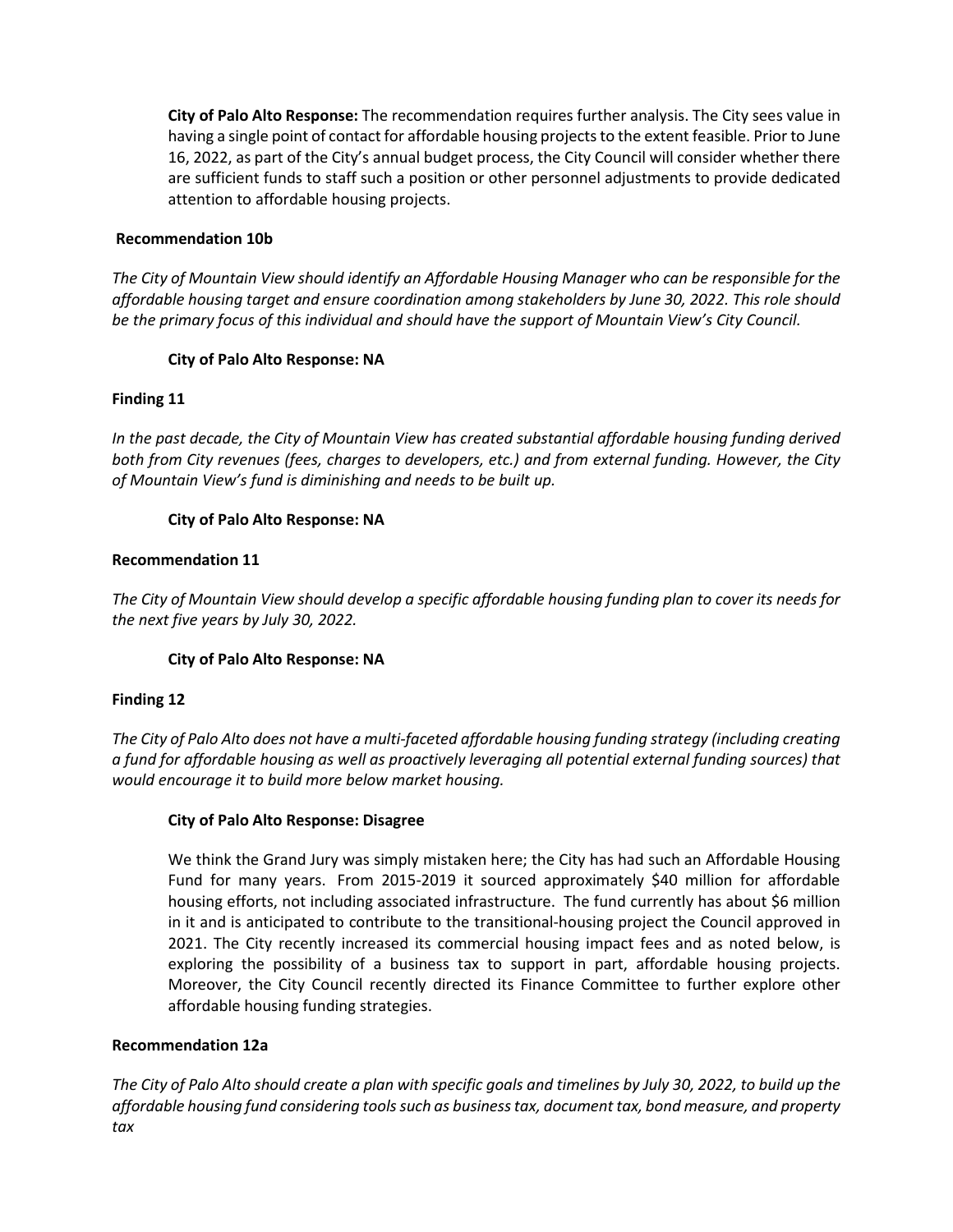**City of Palo Alto Response:** This recommendation has been implemented and is scheduled to receive further refinement later this year with a possible business tax ballot initiative. The City has had an Affordable Housing Fund for many years, historically funded primarily through impact and in-lieu fees. Palo Alto has led on inclusionary housing requirements for decades.

In keeping with its view that new commercial development should pay for its associated housing needs, in 2021, the City raised its commercial linkage fee for Affordable Housing to the highest in the Bay Area, \$68.50 per square foot, equal to the County's rate under its "full mitigation" policy as applied to Stanford University.

We are, however, seeking additional new tools to increase the size of our Affordable Housing Fund. One potential funding tool is a business tax, currently in evaluation for the November 2022 ballot, including a spending advisory to contribute to the Affordable Housing Fund. Early polling suggests public sentiment appears to favor such a tax.

## **Recommendation 12b**

*The City of Palo Alto should create a Memorandum of Understanding with Santa Clara County by July 30, 2022, to establish goals and actions to leverage Measure A bond funding and advance identified affordable housing projects.*

**City of Palo Alto Response:** This recommendation requires further analysis as City staff reach out to the County to assess its willingness to enter into an MOU with Palo Alto; staff will begin these discussions by June 16, 2022.

Measure A funds are not blanket-allocated to local jurisdictions; rather, they are applied to eligible individual affordable housing projects. When eligible projects are proposed for Palo Alto, the City and the developer engage the County regarding the allocation of funds to those projects. Various City representatives have over time been in direct or indirect contact with the County to explore funding opportunities for a variety of projects but no Measure A funds have yet been disbursed for a Palo Alto project at the time of this response.

## **Finding 13**

*One hundred percent affordable housing projects are more reliant on scarce city funds and other resources compared to mixed-use projects that combine housing with commercial space. Having a city-wide portfolio of both 100% affordable housing projects and mixed-use projects will yield the greatest number of units and best utilize available funds.*

## **City of Palo Alto Response: Partially Agree / Partially Disagree**

In general, Palo Alto will support as many 100% affordable projects as can be funded.

In addition, Palo Alto's policy is to consider both supply and demand for affordable housing. The City's PHZ zoning incentivizes mixed-use projects but explicitly requires that housing supply exceed job-linked housing demand in those projects. As discussed previously, and also quantitatively in Appendix 3, we do not believe conventional mixed commercial-residential development generally represents a sustainable approach to fund affordable housing in high jobshousing ratio cities like Palo Alto.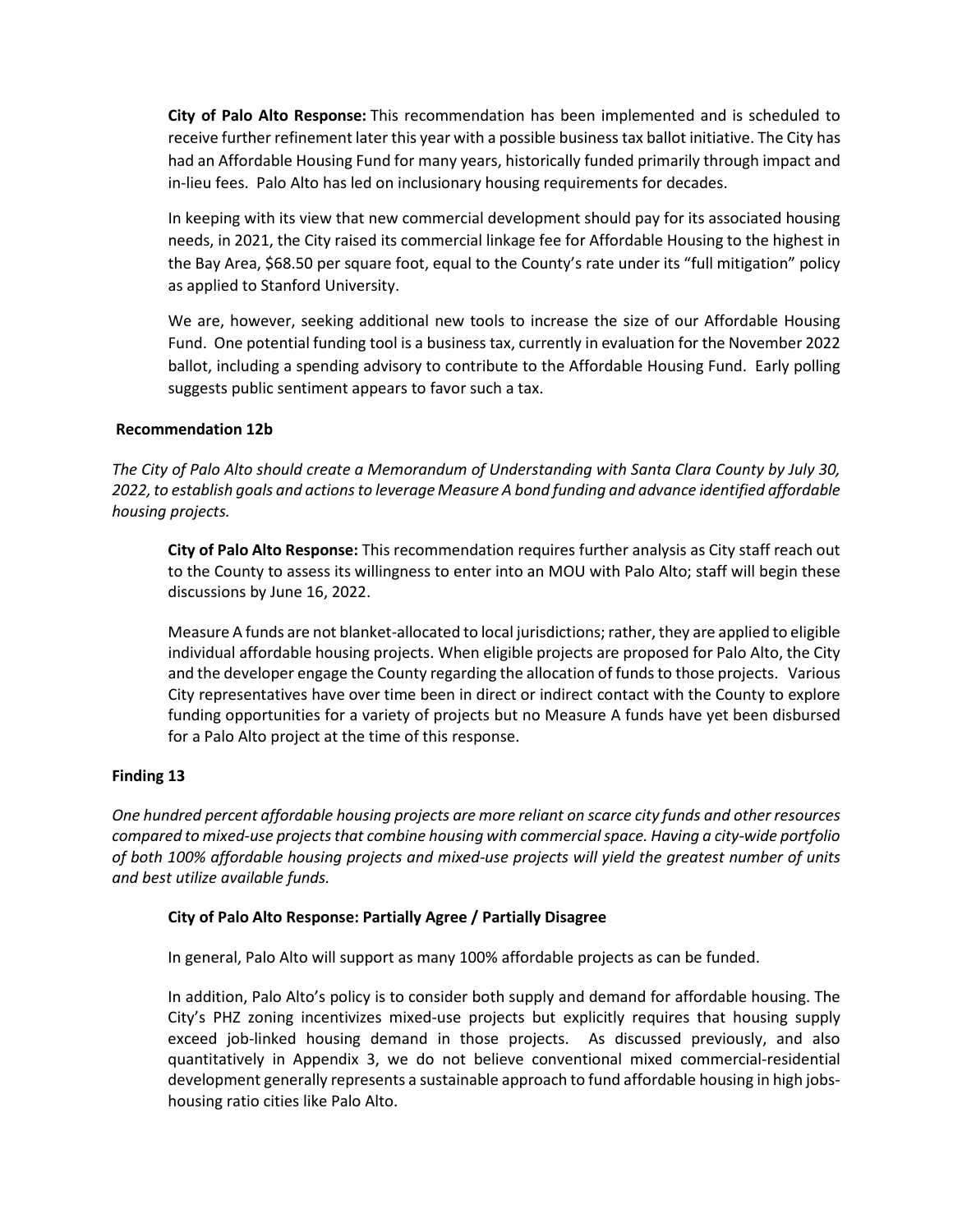Historically, most agencies – including the Grand Jury – measured only the supply produced by such plans and projects, and not any associated demand. We believe that mixed-use projects that create more housing demand than supply exacerbate the need for affordable housing rather than reduce that need; and that in high jobs-housing-ratio regions of the Bay Area, this approach is no longer sustainable, and "net-of-demand" is now a better metric.

#### **Recommendation 13**

*The City of Palo Alto should include both mixed-use and 100% affordable funding opportunities in its affordable housing plan referred to in Recommendation 12a by July 30, 2022.*

**City of Palo Alto Response:** This recommendation has been and is being implemented. The City's housing work plan and policies in the new housing element will focus on ensuring projects are net-of-demand housing-positive.

In practice, we anticipate that all 100% affordable projects, but few traditional privately-funded mixed-use projects, will meet this criterion.

#### **Finding 14**

*Relying on commercial development to fund affordable housing has the unintended consequence of increasing the need for affordable housing.*

#### **City of Palo Alto Response: Agree**

Using ACS 5-year jobs data and the Adjusted Keyser-Marston model (Appendix 1), Palo Alto and Mountain View together created demand for 4,000 affordable housing units from 2015-2019 --- 3,400 more than the 596 units the two cities actually permitted.



Figure 3: 2015-19 - New Affordable Housing Supply vs New Affordable Housing Demand

Once net-of-demand is measured, this increased 3,400-unit affordable-housing shortage maps to over 8,000 newly-displaced low-income individuals with no identified place to live (assuming ~2.5 persons per household). The "unintended" consequence described by Finding 14 has concrete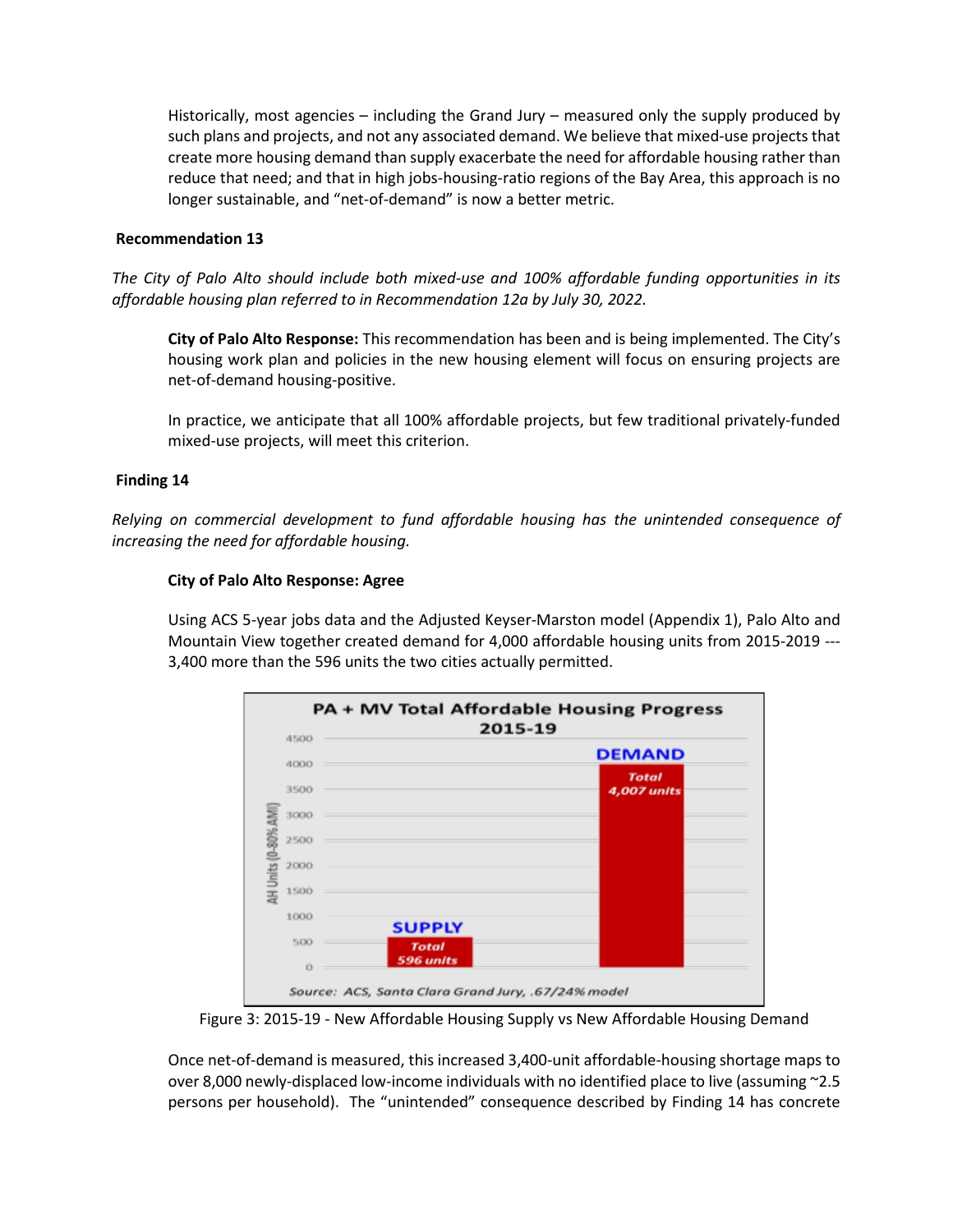human ones. In order to ensure sensible policy, agencies should measure "net-of-demand" affordable housing changes, not simply affordable housing numbers in isolation.

In addition, mixed-use projects that provide more new jobs than housing are also forms of commercial development to fund affordable housing that have the unintended consequences of increasing the need for affordable housing.

#### **Recommendation 14**

*By July 30, 2022, both the City of Palo Alto and the City of Mountain View should require a Housing Impact Study in the approval process for new commercial development, that informs decision-makers about how the proposed project affects the job-to-housing ratio.*

**City of Palo Alto Response:** This recommendation has been and is being implemented as it relates to the City's PHZ application process. PHZ projects are required to provide more housing units than needed to offset any net new job generation for commercial land uses. As previously stated, the City limits commercial development through its annual office cap in the zoning code and through land use policies in the comprehensive plan. A Housing Impact Study for other by-right commercial development that is subject to ministerial review, objective standards or design review may be informative to illustrate how a project may be improving or creating more of a jobs/housing imbalance but without actionable policies like the ones employed by Palo Alto, a Housing Impact Study offers little utility and would not likely enable decision-makers to approve or disapprove most projects, unless structured similarly to the PHZ process in Palo Alto.

Numerous nexus and other studies have already established the linkages from commercial development to housing demand, including affordable housing. Additional study is always welcome, but the top factor now is probably agencies' more consistent adoption of existing Netof-Demand metrics into land-use policies.

## **CONCLUSION**

The City of Palo Alto appreciates the Grand Jury's leadership on this important issue. As noted, we agree with several of the Grand Jury's findings and recommendations and look forward to implementing these items in the coming weeks and months.

As noted, Palo Alto has 8% of its total housing stock as affordable housing. We are proud to have the second highest affordable housing rate of any city in the county based on the percent of total housing stock; and we are addressing the office demand side, which is critical to achieving true progress in meeting the need for affordable housing.

In closing, the City will continue to make progress on this important priority. The City Council recently adopted housing for social and economic balance as a 2022 Council priority and will be adopting a new Housing Element to help guide future affordable housing production. Our Affordable Housing Fund has been an important tool in investing in affordable housing in Palo Alto, and we continue to pursue additional revenue sources to increase this fund as we look to invest in future affordable housing projects.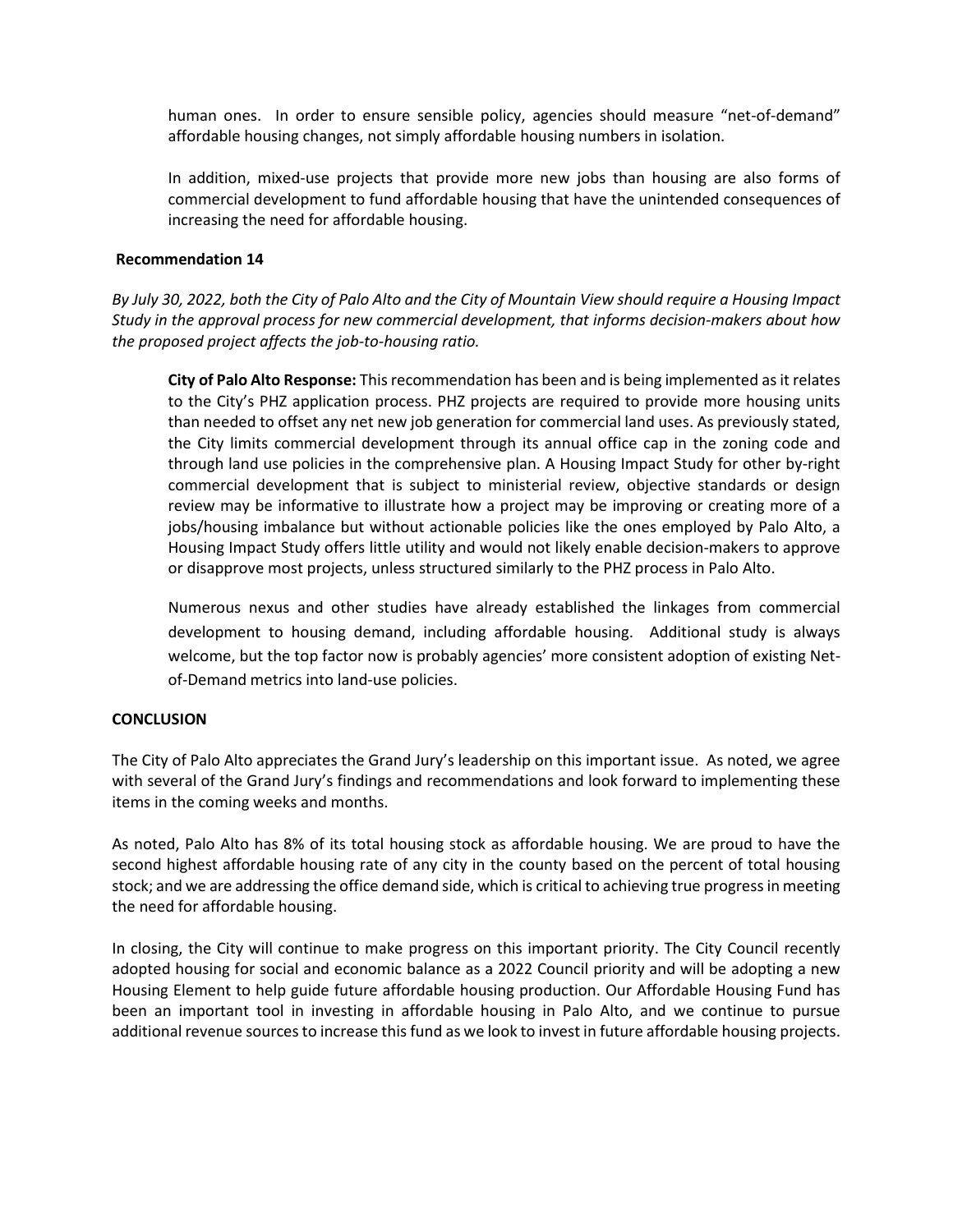On behalf of the Palo Alto City Council, thank you for considering our responses.

Sincerely,

Patrick Rint

Pat Burt, Mayor City of Palo Alto 250 Hamilton Avenue, 7<sup>th</sup> Floor Palo Alto, CA 94301

Copy: Palo Alto City Council Lesley Milton, City Clerk Ed Shikada, City Manager Jonathan Lait, Planning & Development Services Director

#### **APPENDICES**

- 1. Affordable-Housing Demand Models
- 2. Mixed-Use Affordable Housing Proposal in NVCAP
- 3. RHNA, Recommendation 13, and Mixed-Use Development Economics
- 4. Housing Supply and Demand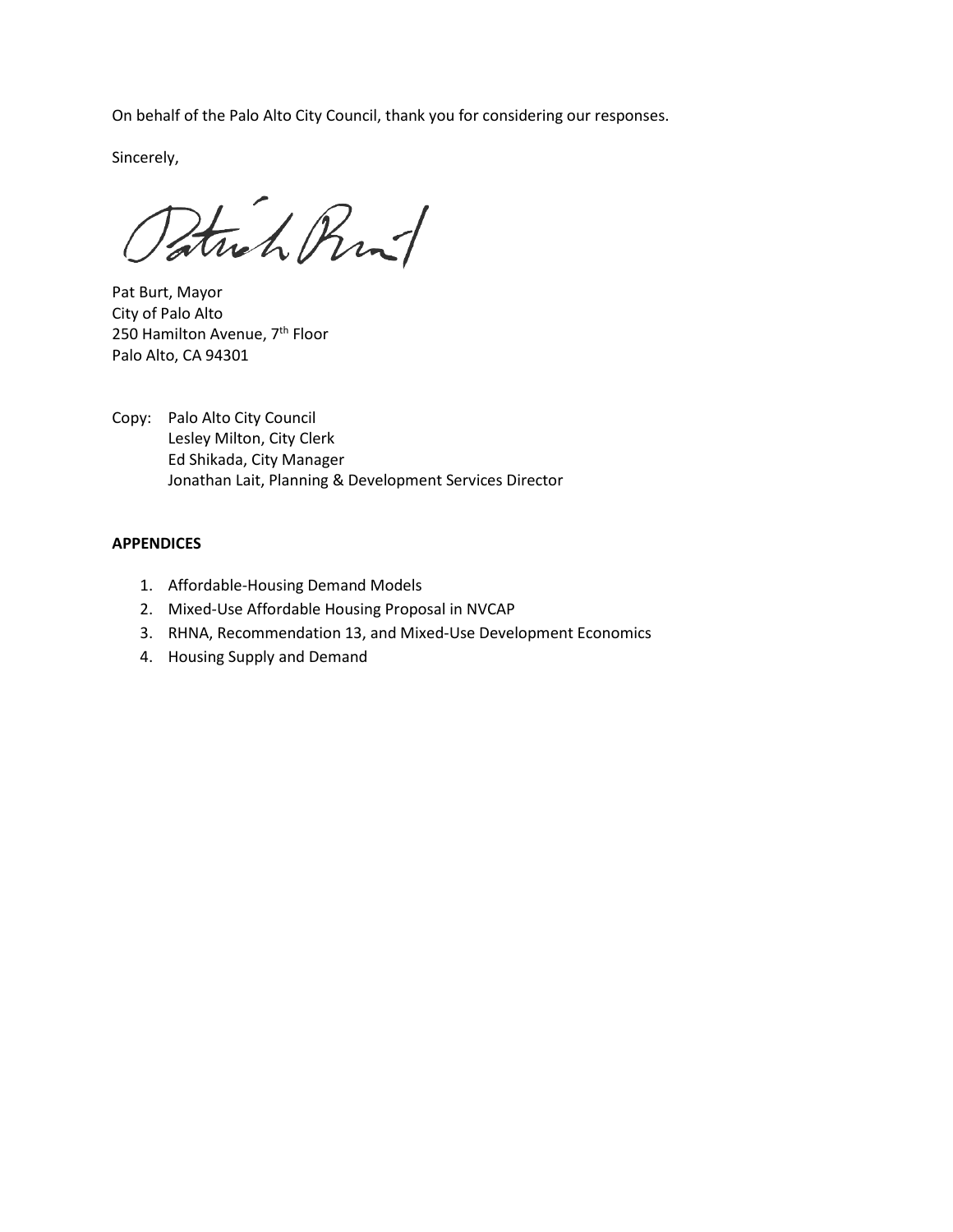# **Appendix 1 - AFFORDABLE HOUSING DEMAND MODELS**

Housing costs and availability are influenced by changes in both Supply and Demand. Since land-use policies and also individual actions can influence both factors at once, an understanding of linkages is important for planning.

Various studies have analyzed these linkages. One is a 2016 Keyser-Marston Nexus Study commissioned by the Santa Clara County and used during the County's "GUP" discussions with Stanford University.<sup>1</sup>

The core principle is that job growth attracts new employees to the region, who need housing. A range of affordability levels is needed, because even high-wage office jobs in fields such as software engineering and biotechnology indirectly create housing demand for workers in associated service, transportation, education and other roles.

## **A. Summary of the 2016 Keyser-Marston Nexus Study for Santa Clara County (Commercial Linkage)**

The 2016 Keyser-Marston study analyzes this linkage by looking at factors such as prevailing industry and income profiles and proportions, the housing demand created by different job categories, and the worker density in both office and residential space. KM 2016 makes the following assumptions:

- 300 square feet of office space per employee
- 1.72 workers per household KM cites this as the Countywide average
- 20% of new jobs sourced by what KM call "declining industry" workers: existing residents who already have housing here, and whose old job is not backfilled by a new employee.

From this, KM calculates that each 100,000 sf of office space creates new households as follows:

| • Extremely Low Income (0-30% AMI)   | 2.6 households  | 1.7% of total  |
|--------------------------------------|-----------------|----------------|
| • Very Low Income (30-50% AMI)       | 12.0 households | 7.7% of total  |
| • Low Income (50-80% AMI)            | 22.0 households | 14.2% of total |
| • Moderate Income (80-120% AMI)      | 30.7 households | 19.8% of total |
| • Above Moderate Income (> 120% AMI) | 88.0 households | 56.6% of total |

Per this model, each 1,000 sf of new office space adds 3.3 new jobs, and a demand for 1.6 new households; of which 24% must be 0-80% AMI, and 43% must be 0-120% AMI. Restated, each new office job creates a demand for .47 new households, with the same percentages for 0-80% and 0- 120% AMI respectively. In table form:

| <b>Housing Demand</b><br><b>Created By</b> | Keyser-Marston 2016 -<br><b>County Average</b> |     |                               |  |  |  |
|--------------------------------------------|------------------------------------------------|-----|-------------------------------|--|--|--|
|                                            | <b>Housing</b><br><b>Units</b>                 | %   | ELI/VLI/LI ELI/VLI/LI/<br>M1% |  |  |  |
| 1000 sf Office Space                       | 1.6                                            | 24% | 43%                           |  |  |  |
| 1 New Job                                  | 0.47                                           | 74% | 43%                           |  |  |  |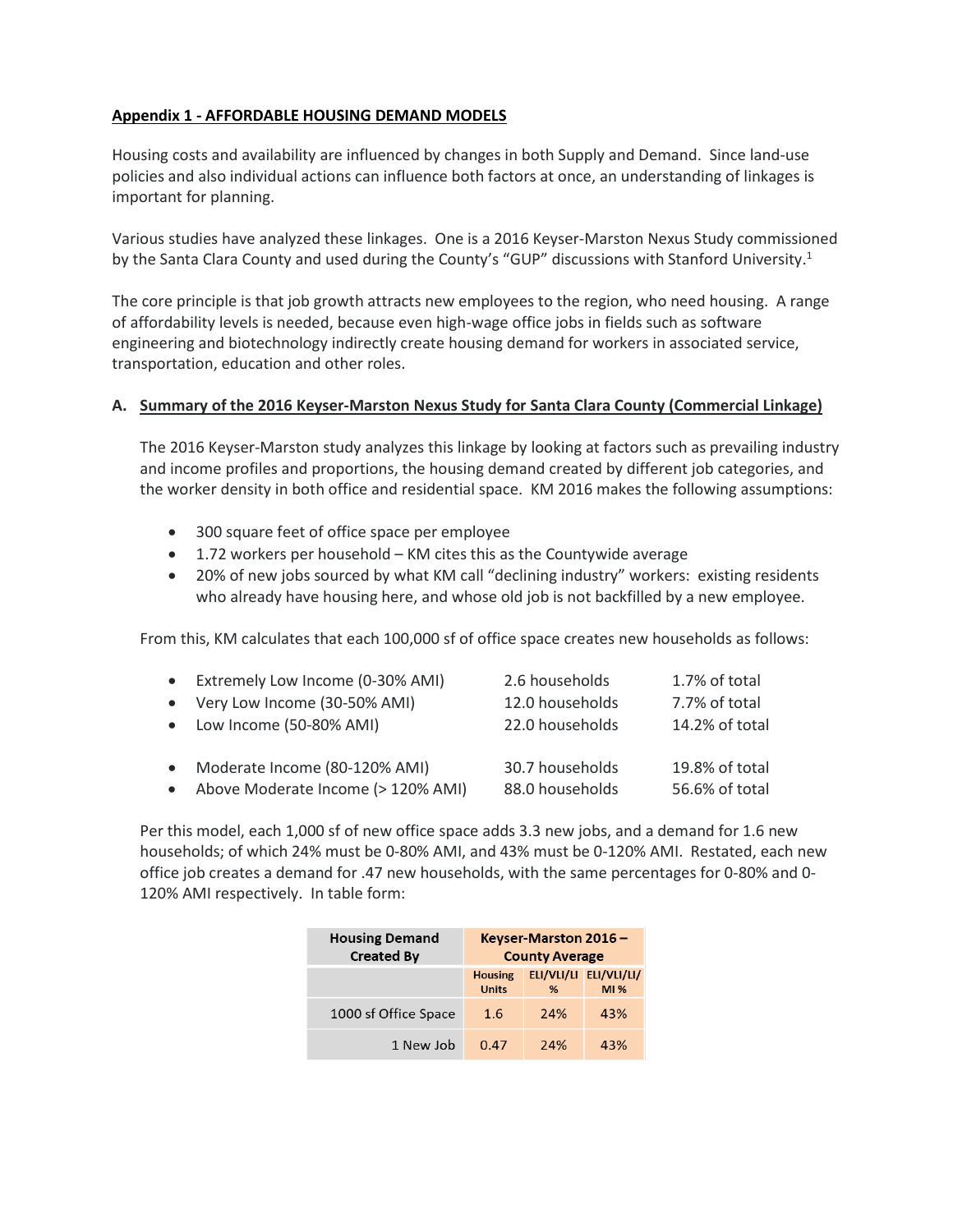# **B. Suggested Adjustments for North County and Overcrowding**

The KM 2016 model is a countywide model, and the factors that go into it likely vary between the South, North and West County regions.

- First, employee density in the tech-heavy North County, where office rents are considerably higher than the County average, in 2022 is likely higher than 3.3 employees per 1,000 sf.
- Second, the cited (2016) County average of 1.72 workers per housing unit may not be best for this calculation. Others including California HCD<sup>2</sup> and Working Partnerships USA / Beacon Economics<sup>3</sup> argue that current Bay Area housing is "overcrowded" and lower densities should be used for planning. WPUSA/Beacon recommend a planning target of 1.35 workers per housing unit<sup>3</sup>.
- Finally, an estimate that 20% of new jobs are still being taken by workers leaving declining industries feels high at this time in Silicon Valley and especially in the North County.

An adjustment to the base KM 2016 analysis, using 4.0 employees per 1,000 sf office space, 1.35 workers per household, and 10% of new jobs taken by "declining industry" workers, is shown below as "Adjusted KM 2016."

Additionally, the City of Mountain View has developed a Jobs-Housing Linkage Program as part of its 2019 East Whisman Precise Plan. The Mountain View standard prescribes 3.0 housing units per 1,000 sf office space, at a 50% inclusion rate (ELI/VLI/LI/MI)4 .

These three models are summarized below:

| <b>Housing Demand</b><br><b>Created By</b> | Keyser-Marston 2016 $-$<br><b>County Average</b> |     |                               | Adjusted KM 2016 -<br><b>North County 2022</b> |     |                               | Mt View 2019 Jobs-<br><b>Housing Linkage Program</b> |       |                               |
|--------------------------------------------|--------------------------------------------------|-----|-------------------------------|------------------------------------------------|-----|-------------------------------|------------------------------------------------------|-------|-------------------------------|
|                                            | <b>Housing</b><br><b>Units</b>                   | %   | ELI/VLI/LI ELI/VLI/LI/<br>M1% | <b>Housing</b><br><b>Units</b>                 | %   | ELI/VLI/LI ELI/VLI/LI/<br>M1% | <b>Housing</b><br><b>Units</b>                       | %     | ELI/VLI/LI ELI/VLI/LI/<br>M1% |
| 1000 sf Office Space                       | 1.6                                              | 24% | 43%                           | 2.7                                            | 24% | 43%                           | 3.0                                                  | $- -$ | 50%                           |
| 1 New Job                                  | 0.47                                             | 24% | 43%                           | 0.67                                           | 24% | 43%                           | --                                                   | --    | --                            |

## **Conclusion**

A reasonable range estimate for new housing demand created by office-space development and new jobs in the North County would be:

- Each 1,000 sf office space creates a demand for 1.6-3.0 housing units, at a 24% inclusion rate (ELI/VLI/LI) or a 43% inclusion rate (ELI/VLI/LI/MI)
- Each new job creates a demand for .47-.67 new housing units, at a 24% inclusion rate (ELI/VLI/LI) or a 43% inclusion rate (ELI/VLI/LI/MI)

For Palo Alto, the higher end of these ranges, closer to Mountain View's, is likely most accurate.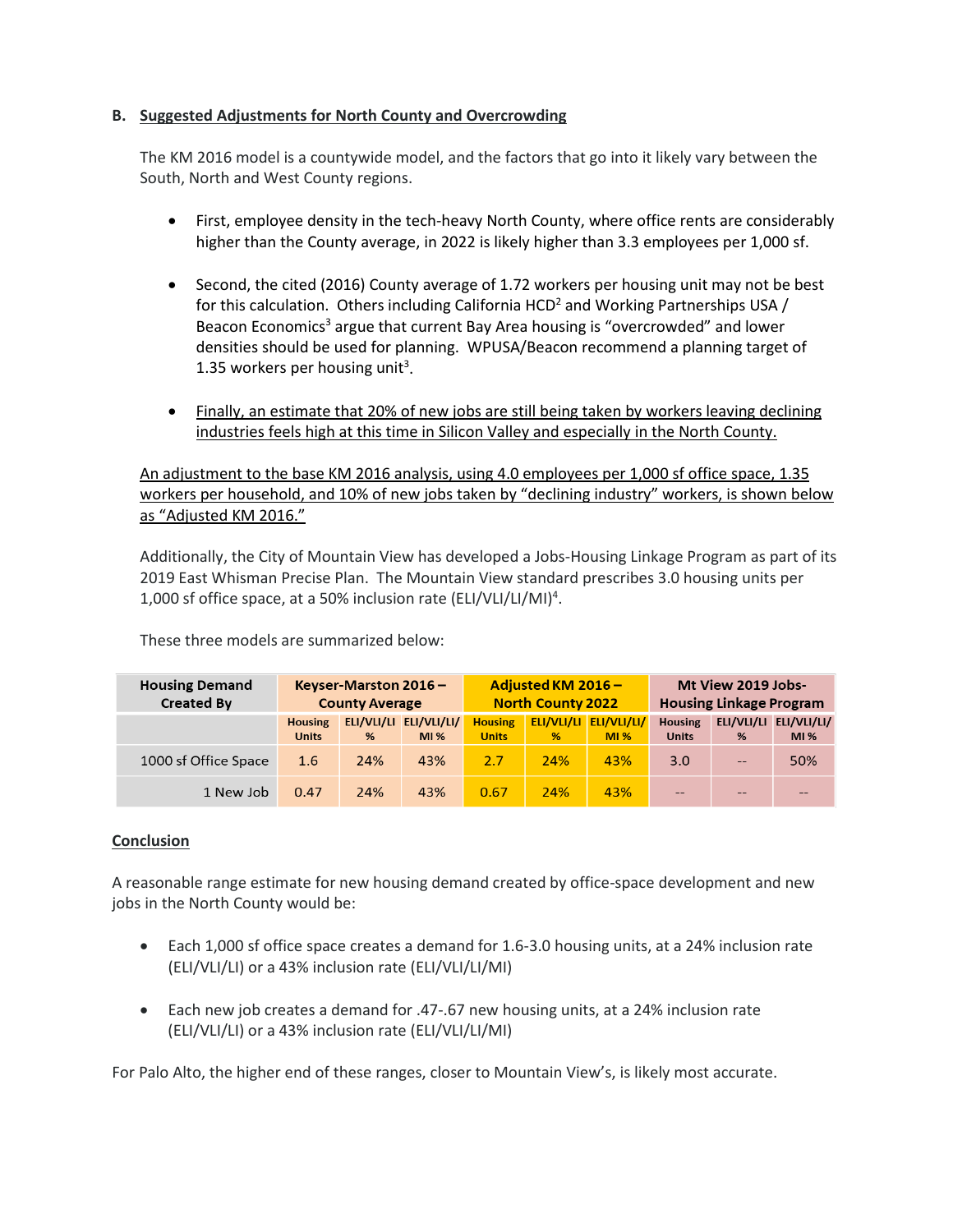# **Notes**

- 1. Non-Residential Nexus Analysis, Keyser-Marston Associates, December 2016 [https://osh.sccgov.org/sites/g/files/exjcpb671/files/County%20of%20Santa%20Clara%20Affordable](https://osh.sccgov.org/sites/g/files/exjcpb671/files/County%20of%20Santa%20Clara%20Affordable%20Housing%20Nexus%20Studies%20Public%20Review%20Draft.%2004-04-2018.pdf) [%20Housing%20Nexus%20Studies%20Public%20Review%20Draft.%2004-04-2018.pdf](https://osh.sccgov.org/sites/g/files/exjcpb671/files/County%20of%20Santa%20Clara%20Affordable%20Housing%20Nexus%20Studies%20Public%20Review%20Draft.%2004-04-2018.pdf) Appendix B (Commercial Linkage Analysis) p12
- 2. HCD Regional Housing Needs Determination: ABAG June 2021 December 2030, California Department of Housing and Community Development (HCD) [https://www.hcd.ca.gov/community-development/housing-element/docs/abagrhna](https://www.hcd.ca.gov/community-development/housing-element/docs/abagrhna-final060920(r).pdf)[final060920\(r\).pdf](https://www.hcd.ca.gov/community-development/housing-element/docs/abagrhna-final060920(r).pdf)
- 3. The Google Rent Hike, Working Partnerships USA, June 2019 [https://www.wpusa.org/files/reports/GoogleRentHike.pdf\)](https://www.wpusa.org/files/reports/GoogleRentHike.pdf).
- 4. [Administrative Guidelines for Jobs-Housing Linkage Program,](https://www.mountainview.gov/civicax/filebank/blobdload.aspx?BlobID=33089) City of Mountain View, 2019 <https://www.mountainview.gov/civicax/filebank/blobdload.aspx?BlobID=33089>

*Eric Filseth, February 2022*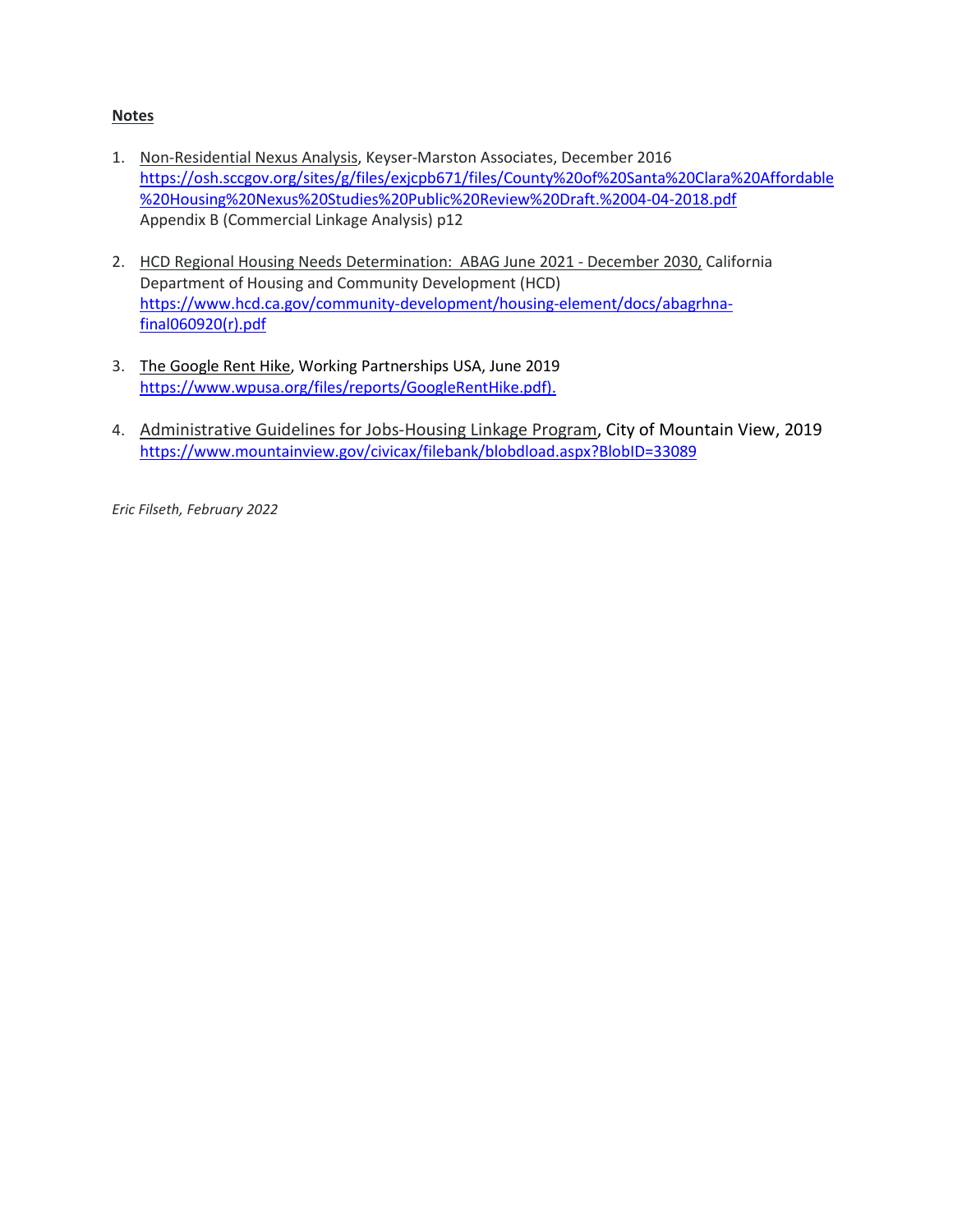## **Appendix 2 – MIXED-USE AFFORDABLE HOUSING PROPOSAL in NVCAP**

## Tom Gilma[n tgilman@des-ae.com](mailto:tgilman@des-ae.com) Tue 9/14/2021 4:34 PM

To: Council, Cit[y city.council@cityofpaloalto.org](mailto:city.council@cityofpaloalto.org)

Cc: Lait, Jonathan <Jonathan.Lait@CityofPaloAlto.org>; Tanner, Rachael <Rachael.Tanner@CityofPaloAlto.org>; Campbell, Clare <clare.campbell@cityofpaloalto.org>

# To the Palo Alto City Council-

In regards to the NVCAP process, the Planning staff has requested from the Jay Paul Company, a response to the concepts presented at the June 2021 City Council meeting. Based on the Planning documents from that meeting and in discussions with the Staff, the owner needed to take a more detailed look into the numbers to evaluate the potential redevelopment for the 395 Page Mill site.

This has included reviewing several existing conditions:

- Rapidly increasing construction costs
- The considerable investment that he has made to the existing building
- Potential buy-out of the existing tenant's lease and lease extension possibility
- Major construction cost of building 2 1/2 levels of underground parking

Based on the considerable financial investment that a redevelopment would entail, the Jay Paul Company would be prepared to go along with a redevelopment of the site based on the following:

- Build 508 new living units in a multifamily project with a 15% affordability (BMR) ratio, built in 6 story and 8-story buildings
- Build an additional 200k sf of tech-office space for a total office area of 420K sf on the site, built in a new 8-story tech-office building
- Include a new 2.3 acre public park, plus significant usable green space setbacks totaling an additional 1.3 acres. On average the existing setbacks are 25', which would be increased to 30'- 40'.
- 95% of the parking would be housed in a new 2 1/2 level underground parking garage, opening up a significant portion of the site as green space.
	- $\circ$  The 9.8 acre acre site would have almost 60% open space, (public + private) compared to the current 25%
- The multi-family residential buildings would be highly sustainable, built to CalGreen standards.
- The tech-office buildings would be built to highly sustainable green levels, including LEED Platinum, and Fitwell accredited
- Designing this office building as a Mass-Timber building. This will help ensure that the project is a highly sustainable project with the goal of significant Carbon reduction.
- The Jay Paul Company has an on-going relationship with Magical Bridge Foundation, with whom they have worked in Palo Alto and other communities. They will work with them to consider Magical Bridge play spaces in the proposed Park area.

The owner believes that this location is ideal for this transit-oriented development with Caltrain and multiple bus lines within easy walking distance.

Without these levels of additional office space redevelopment, the owner is not motivated to redevelop the site, given the highly successful development with the current tenancy.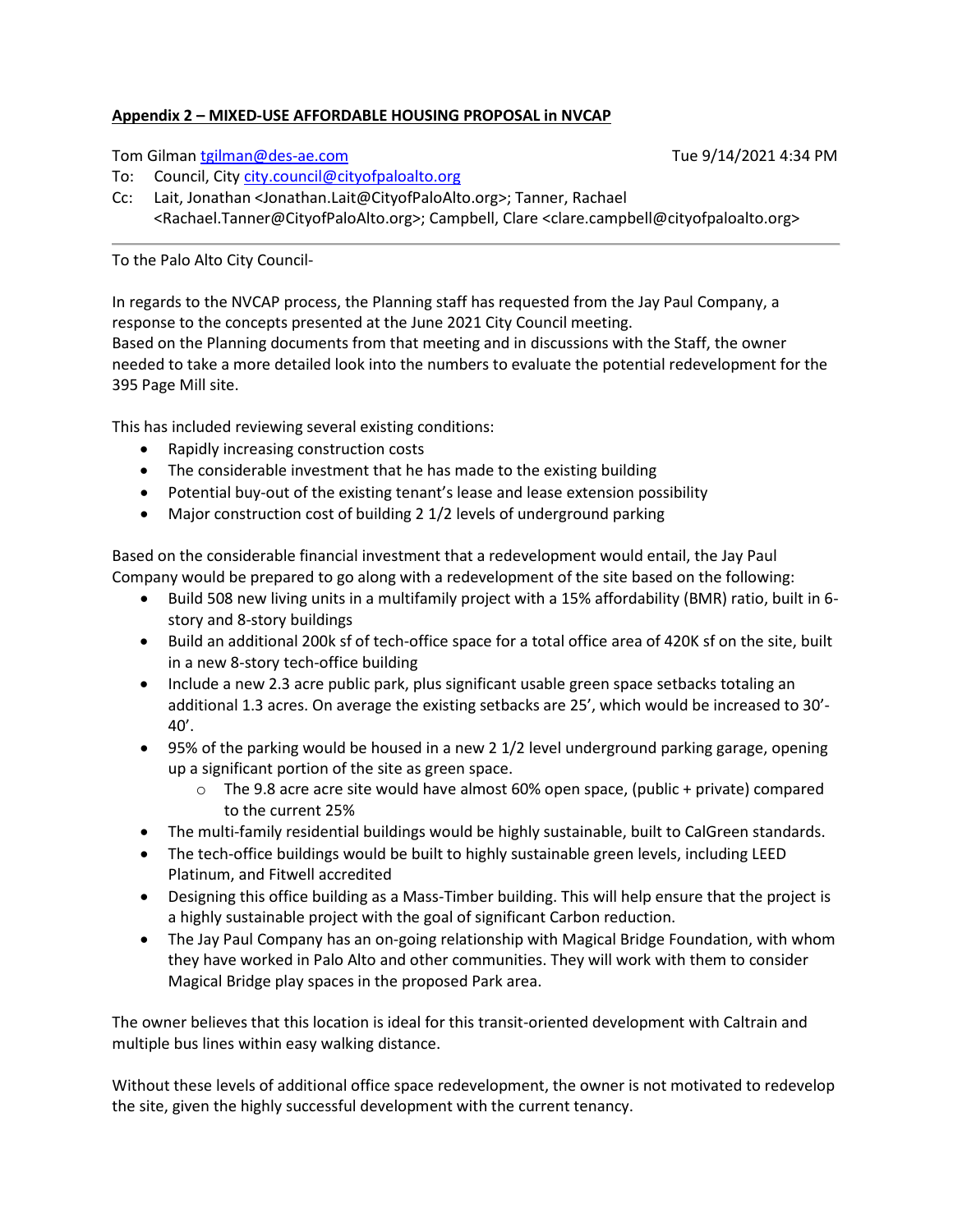The owner looks forward to helping the City make this NVCAP effort a reality and is available for further conversation.

Thank you, Tom Gilman, AIA **C. Thomas Gilman**, AIA, LEED AP Principal | President

**DES Architects + Engineers** | 399 Bradford Street | Redwood City, CA 94063 **T:** 650.364.6453 | tgilma[n@des-ae.com](http://des-ae.com/) [| www.des-ae.com](http://www.des-ae.com/) | @DESarchitects

**Architecture | Interior Design | Landscape Architecture | Structural Engineering | Civil Engineering | Visual Communications | LEED Coordination**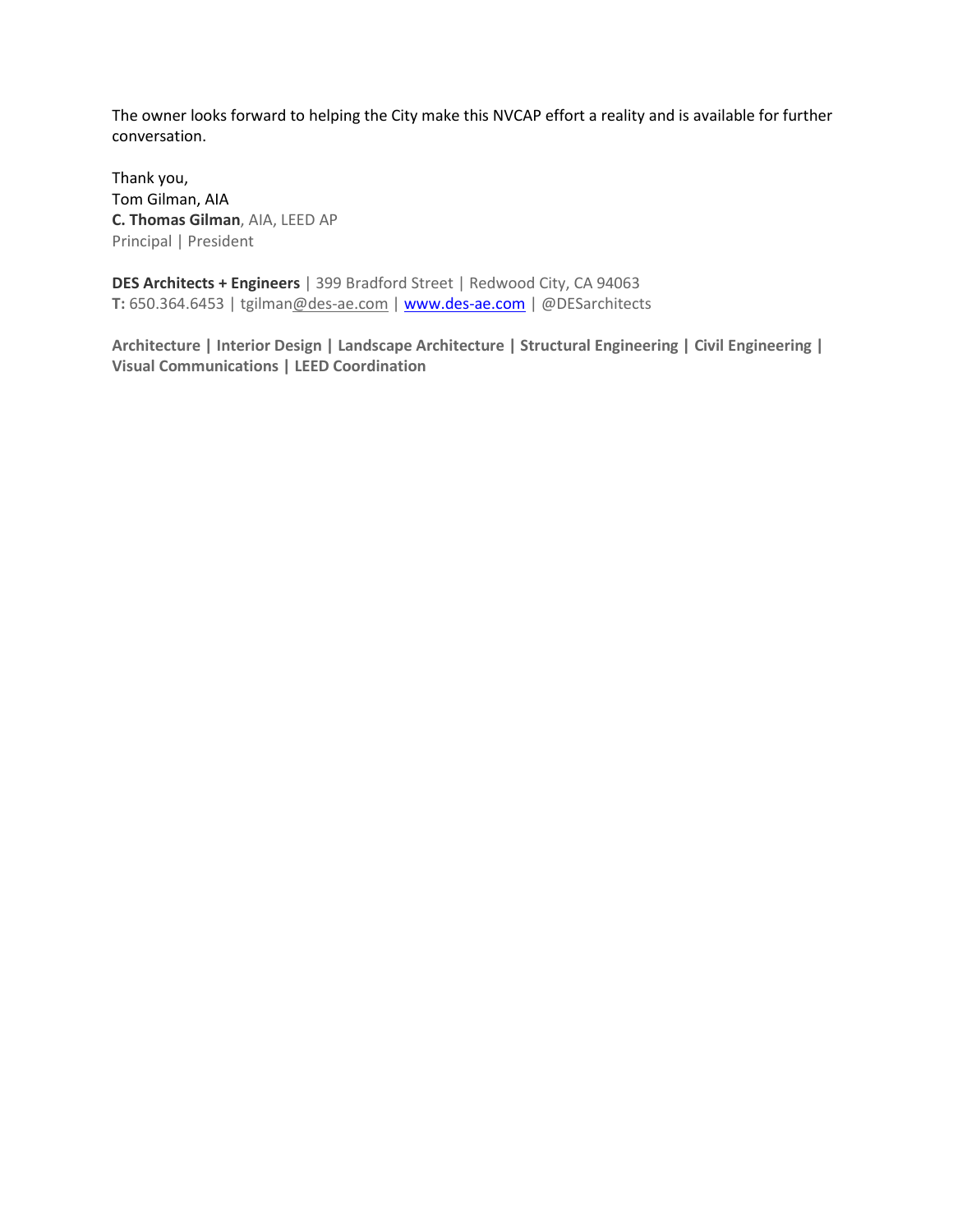# **Appendix 3 – RHNA, RECOMMENDATION 13, and MIXED-USE DEVELOPMENT ECONOMICS**

*How much office space would it take for Palo Alto to have reached 33% of its RHNA Cycle 5 VLI/LI target by 2019 – parity with Mountain View – using the Mixed-Use approach?*

Per the Grand Jury report, by the end of 2019:

- Palo Alto had reached 15% of its VLI/LI RHNA goals (166 units against a target of 1,123)
- Mountain View had reached 33% of its VLI/LI RHNA goal (430 units against a target of 1,306)

A reasonable question is: suppose Palo Alto wished to reach at least 33% of its RHNA Cycle 5 target using Mixed-Use Development, as indicated by Recommendation 13. How much new office space would have been required?

To achieve 33%, an additional 206 VLI/LI units would be needed. The Adjusted KM 2016 model suggests that 206\*2.7\*1,000 = 550,000 square feet of new office space would have been adequate; however, the Demand Model does not guarantee this rate would also be economically feasible for a developer.

The Jay Paul NVCAP Page Mill proposal (Appendix 2) provides a recent "economic feasibility" Mixed-Use data point. The proposal suggests that 76 VLI/LI units can be financed by 200,000 sf of office space, or 2,630 sf office per unit.

However, the Page Mill proposal includes MI (81-120% AMI) units; whereas the Grand Jury report considers only VLI/LI (0-80% AMI) units. Using the KM 2016 model, we can adjust the 2,630 sf metric by (43%/24%) to suggest a rate of 4,715 sf office per VLI/LI unit is currently economically viable in Palo Alto.

This suggests that in practice, producing the additional 206 VLI/LI units to reach 33%-of-RHNA using Mixed-Use as in Recommendation 13, could have been achieved by Palo Alto approving roughly 970,000 sf of new office space; creating space for 3,885 new jobs.

To reach not 33% but 100% of Palo Alto's 2015-2023 RHNA VLI/LI target this way would require roughly 4.5 million square feet of new office space, and 18,000 new jobs.

Note these are "Supply Only" numbers; "Net-of-Demand" numbers for this much office space would suggest actual net losses in the hundreds of units of city VLI/LI housing availability, with corresponding displacement of hundreds or more lower-income residents. This conflict between RHNA performance and low-income displacement, in context of private commercial development as a funding tool for affordable housing, represents a structural problem with the RHNA process as currently measured.

| Palo Alto Criteria                                                | <b>Net New</b><br>VLI/LI<br><b>Supply</b><br>(units) | Economically<br><b>Feasible sf</b><br>Office per<br>VLI/LI unit | <b>New Office</b><br><b>Space</b><br>Needed (sf) | <b>Implied New</b><br>Jobs | VLI/LI<br>Demand per<br>1,000 sf<br><b>Office</b> | <b>Net New</b><br>VLI/LI<br><b>Demand</b><br>(units) | Net-of-<br>Demand<br><b>VLI/LI Supply</b><br>(units) |
|-------------------------------------------------------------------|------------------------------------------------------|-----------------------------------------------------------------|--------------------------------------------------|----------------------------|---------------------------------------------------|------------------------------------------------------|------------------------------------------------------|
| Additional VLI/LI units to reach<br>33% of Palo Alto RHNA Target  | 206                                                  | 4,715                                                           | 971.290                                          | 3,885                      | 0.65                                              | 629                                                  | (423)                                                |
| Additional VLI/LI units to reach<br>100% of Palo Alto RHNA Target | 957                                                  | 4.715                                                           | 4,512,255                                        | 18,049                     | 0.65                                              | 2,924                                                | (1,967)                                              |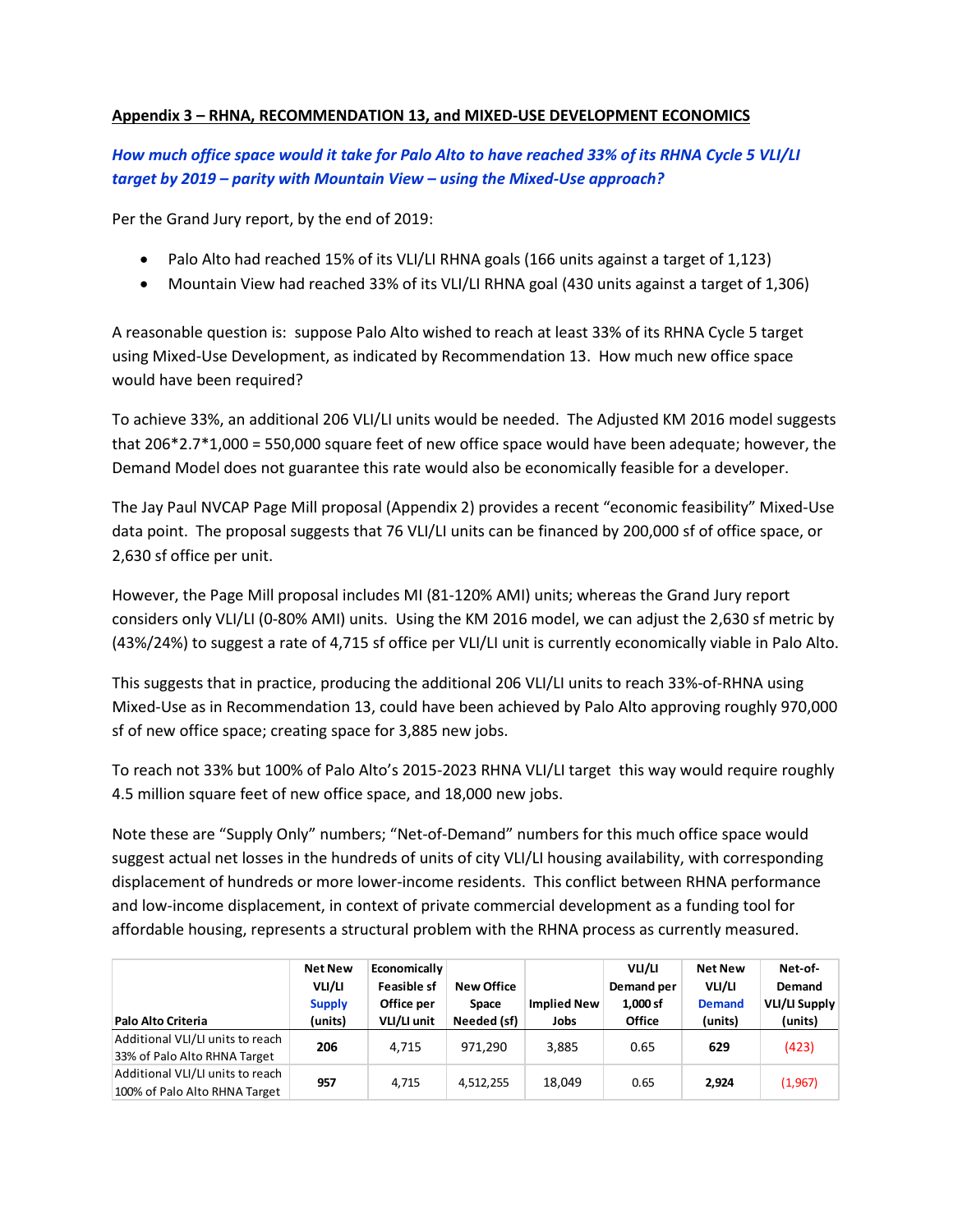## **Appendix 4 – MANAGING HOUSING SUPPLY AND DEMAND**

After the end of the 2008 Recession, the entire Valley added jobs much faster than housing. In 2014, facing record-high and still-escalating jobs-housing ratios, Palo Alto began what became a two-pronged effort to concurrently manage both Demand and Supply for city housing:

- Demand suppression: Council imposed nonresidential development caps in 2015 and 2018; PHZ projects must be net-housing-positive.
- Supply support: residential upzoning, including 2018's "Housing Incentive Program," residential upzoning of multi-unit and near-transit districts, an Affordable Housing Overlay, and 2019's "PHZ" tool, which established a vehicle for the city to negotiate relaxed multi-unit design standards in exchange for higher BMR inclusion rates.

This dual-focus "Jobs-Housing First" policy has not been without controversy, including prompting one regional organization's famous remark, "'Jobs' is not a four-letter word!"1

While supply-side results are still ambiguous, a pipeline of interesting projects has developed. And with the caveats that (1) correlation is not causation, and (2) ACS data is not perfect, there are some positive indicators: Palo Alto job growth appears to have stopped since 2016, while continuing to surge elsewhere in the region; and our jobs-housing ratio appears to have plateaued and may even be edging slightly downwards. Also encouragingly, the rate of appreciation of rental housing costs in the City appears to have slowed since 2015, despite continuing and in some cases accelerating in other job-rich parts of the Valley.